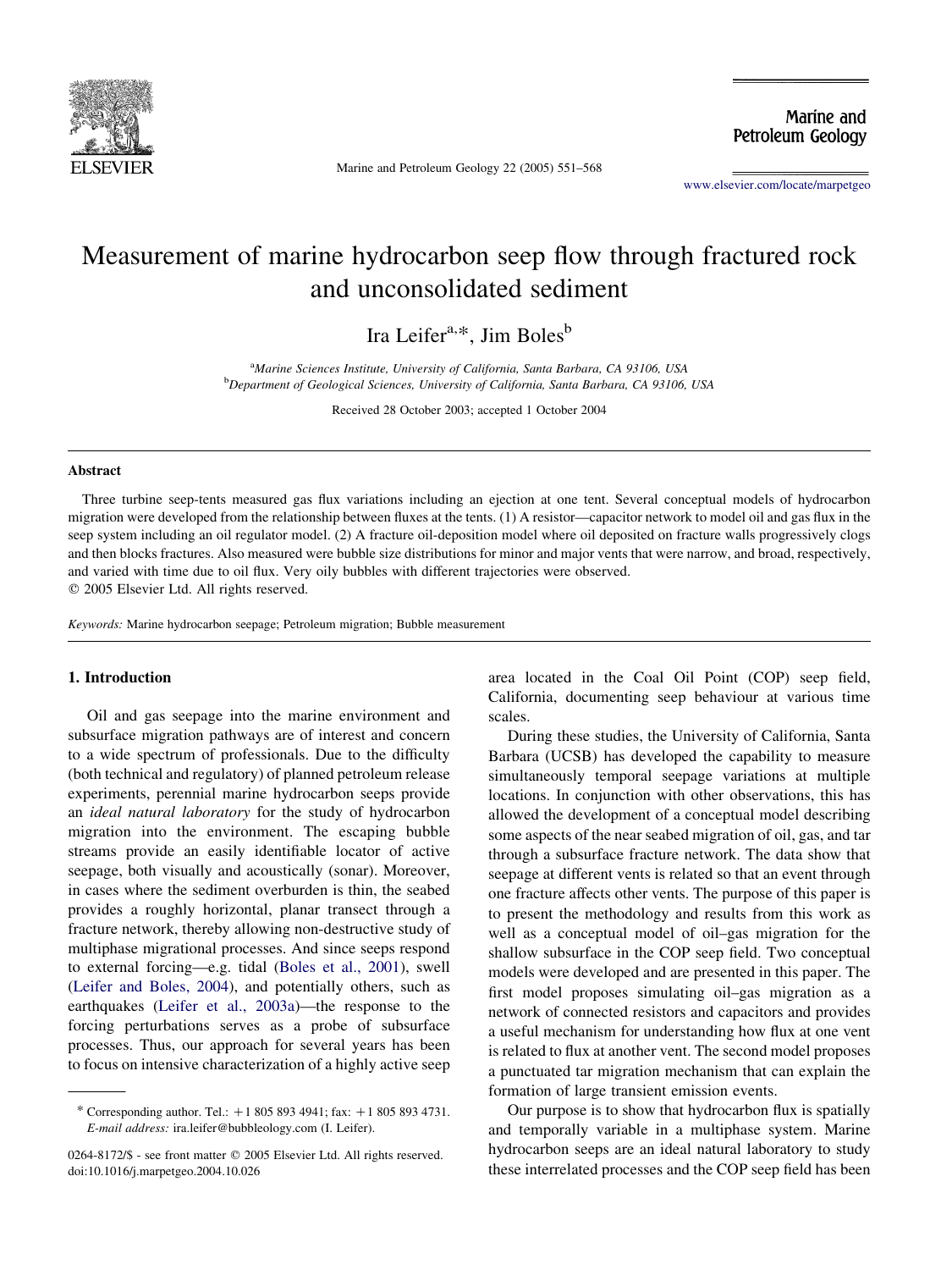| R           | Resistance                           | P            | Rotation rate of the turbine seep-tent turbine |
|-------------|--------------------------------------|--------------|------------------------------------------------|
|             | Capacitance                          | $V_{x}(t)$   | Horizontal bubble velocity (same as horizontal |
| $V_{\rm D}$ | Driving voltage potential            |              | water velocity) (cm $s^{-1}$ )                 |
| $V_{\rm E}$ | Emission voltage                     | $V_z(r,t)$   | Vertical bubble velocity (cm $s^{-1}$ )        |
|             | Current                              | $V_{\rm B}$  | Stagnant water bubble buoyancy                 |
|             | Equivalent spherical radius          |              | velocity(cm $s^{-1}$ )                         |
| $r_{\rm P}$ | Peak radius in a bubble distribution | $V_{\rm up}$ | Upwelling fluid velocity (cm $s^{-1}$ )        |
|             | Time                                 | $\Psi(r,t)$  | Bubble-size layer-population distribution (no. |
| S           | Surfactant (presence or absence)     |              | $\mu$ m <sup>-1</sup> m <sup>-1</sup> )        |
|             | Oil-to-gas ratio                     | $\Phi(r,t)$  | Bubble-size emission-population distribution   |
| $\varrho$   | Flux through a seep tent             |              | $(no. \mu m^{-1} s^{-1})$                      |

studied more extensively than any other seep field in the world. Although specific details of interconnectivity may vary for hydrocarbon seeps in other parts of the world (for example due to substrate, absence of tar and/or oil, etc.), the mechanisms and many aspects of the seepage should be applicable to other hydrocarbon seeps. Moreover, the basic mechanisms underlying the multiphase migration of oil, gas, tar, and water, and studied in the shallow subsurface at COP, can be applied to migration through fractures at much greater depths where the flow is still multiphase. Finally, these results are the first to show the importance of quantifying both the temporal and spatial variability in seepage for interpretation and extrapolation of observations.

# 1.1. Background

Hydrocarbon seepage provides an important path for methane to leak from the lithosphere to the hydrosphere and atmosphere. Given methane's importance as a greenhouse gas, quantifying methane sources and sinks is important to understanding its budget. Current global flux estimates suggest seepage contributes  $35-45$  Tg yr<sup>-1</sup> [\(Etiope and](#page-16-0) [Klusman, 2002\)](#page-16-0) from both terrestrial and marine sources, i.e. approximately 7% of the global atmospheric methane budget of 540 Tg yr<sup>-1</sup> [\(Prather et al., 1995\)](#page-17-0). Thus, seep emissions are comparable to other important sources, such as termites ([Khalil and Rasmussen, 1995\)](#page-16-0). Of the seep flux, the marine contribution was estimated conservatively at 20 Tg yr<sup> $-1$ </sup> ([Kvenvolden et al., 2001\)](#page-16-0) and arises primarily from hydrate and thermogenic sources. However, significant uncertainties remain in estimates of the fraction of emitted methane that reaches the atmosphere, particularly since few quantitative measurements of seepage flux exist.

Furthermore, most existing quantitative measurements do not address temporal—much less spatial—variations in these highly dynamic systems, even though seeps vary on time scales from the tidal [\(Tryon et al., 1999; Boles et al.,](#page-17-0) [2001\)](#page-17-0) to decadal ([Fischer and Stevenson, 1973; Boles et al.,](#page-16-0) [2001\)](#page-16-0). These include transient releases of large magnitude associated with significant seabed morphological changes ([Leifer et al., 2004\)](#page-16-0). Thus, current budgets may be significant underestimates of the contribution of marine and terrestrial methane as they do not include the effect of large transient releases. Furthermore, large transient releases affect the ambient environment (upwelling flow and plume fluid saturation), potentially allowing a significantly greater percentage of the escaping seabed methane to reach the atmosphere from greater depths [\(Leifer and Patro,](#page-16-0) [2002; Clark et al., 2003\)](#page-16-0). The importance of transient emissions may have even greater significance if warming ocean temperatures lead to widespread hydrate destabilization as suggested by the Clathrate Gun Hypothesis of [Kennett et al. \(2003\).](#page-16-0)

# 1.2. Seep size scales

In the COP seep field, seep areas are spatially distinct and, on a kilometre scale, are controlled by the underlying fault structure ([Fischer, 1978](#page-16-0)); as a result, seeps are located primarily along several distinct trends. As is typical for many natural—including geologic—systems ([Mandelbrot,](#page-17-0) [2002\)](#page-17-0), hydrocarbon seepage exhibits spatial structures on many different scales, from the kilometre to the centimetre. Since the interrelationship between scales and controlling processes is critical to this manuscript, we propose a terminology of hydrocarbon seepage structures, illustrated in [Fig. 1.](#page-2-0) This proposed terminology describes seabed seepage where the seabed is sufficiently cohesive that vents are fixed over time scales long compared to the bubble emission rate or pulse emission rate.

At the largest scale is the seep field, which is isolated from other seep fields by large distances (large is defined as greater than 20 times the size scale of the structure, in this case, the seep field). Within the seep field are active seep areas that are surrounded by areas without seepage. Often, these seep areas are controlled by the underlying geological structures (faults, fractures, salt diapirs, caprocks, etc.) and may span several to tens (or even hundreds) of metres. A seep area may contain a central seep zone or zones that defined by distinct morphological features (mud volcanoes,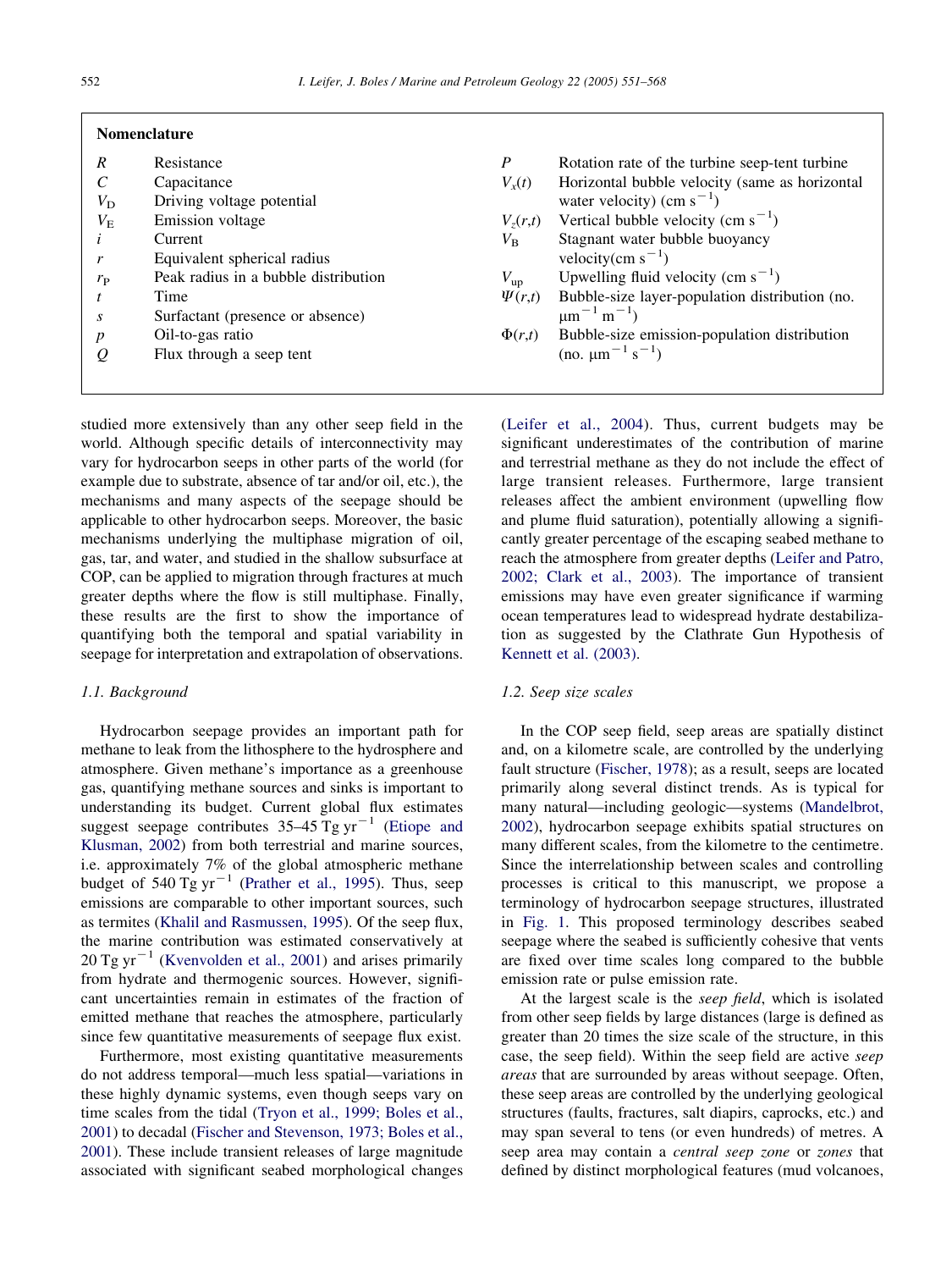<span id="page-2-0"></span>

Fig. 1. Schematic illustrating seep size scale definitions. See text for more details.

mounds, brine pools, etc.) and may be surrounded by an active (though typically much less so, and thus the absence of significant features) peripheral seep zone. A seep area can contain multiple central seep zones or even none, but only one peripheral zone. At the smallest scale (neglecting microseepage) is the seep vent, from which bubbles emerge at a single point. Thus, even a small pit, whose dimensions are a few vent mouth diameters, can contain several vents (see circled area in Seep Domain B in Fig. 1). Finally, structures larger than seep vents can exist within the seep zones and are termed seep domains. By our definition, we define the extent of a seep zone as containing seep vents that exhibit close interconnectedness. Thus within the domain, flux variations at one vent strongly affect the flux at other vents. Also, some of the vents in a seep domain may be physically located in another seep domain; it is the connectivity that is important. Finally, in some cases a seep field may consist of a single seep area.

# 1.3. Seep field description

The COP seep field is one of the largest known areas of active marine seepage in the world and is located a few

kilometres from the UCSB campus. A map of informally named seeps in the field and sonar mapped areas of seepage is shown in Fig. 2. Several studies have quantified the COP seep field seep area (e.g. [Allen et al., 1970; Fischer and](#page-16-0) [Stevenson, 1973](#page-16-0)) and emission fluxes in the Santa Barbara Channel (e.g. [Hornafius et al., 1999; Quigley et al., 1999;](#page-16-0) [Clark et al., 2000](#page-16-0)) based on sonar techniques, flux buoys, and direct gas capture. During the last seven years, the UCSB seep group has mapped the seeps in the area using sonar and quantified seepage flux from sonar and direct gas capture using a flux buoy ([Washburn et al., 2001](#page-17-0)). Results indicate that  $\sim 1.5 \times 10^5 \text{ m}^3 \text{ dy}^{-1} (5 \times 10^6 \text{ ft}^3 \text{ dy}^{-1})$  of seep gas escapes from  $\sim$ 3 km<sup>2</sup> of sea floor to the atmosphere ([Hornafius et al., 1999\)](#page-16-0) with roughly an equal amount injected into the coastal ocean [\(Clark et al., 2000](#page-16-0)). Most seepage is located along linear trends above faults or fractured anticlines. The inner trend is at  $\sim$  20 m water depth and includes the Farrar Seep, IV Super Seep, and Shane Seep. A second trend at  $\sim$  40 m depth includes the Horseshoe and Coal Oil Point Seeps. The deepest trend is at  $\sim$  70 m depth and includes the La Goleta and Seep Tent Seeps as well as Platform Holly. This trend corresponds to the intersection of the South Ellwood Fault with the ocean



Fig. 2. Location of informally named seeps in the Coal Oil Point seep field, Santa Barbara Channel off the coast of Santa Barbara, California. Upper right panel shows the southwest US coast; upper left panel shows the Santa Barbara Channel with gray rectangle indicating the location of the study area, shown in lower panel. Gray areas in lower panel indicate regions of high bubble density from sonar returns [\(Hornafius et al., 1999](#page-16-0)). Inshore seeps (Shane Seep, IV Super Seep, and Farrar Seep) were too shallow for the survey.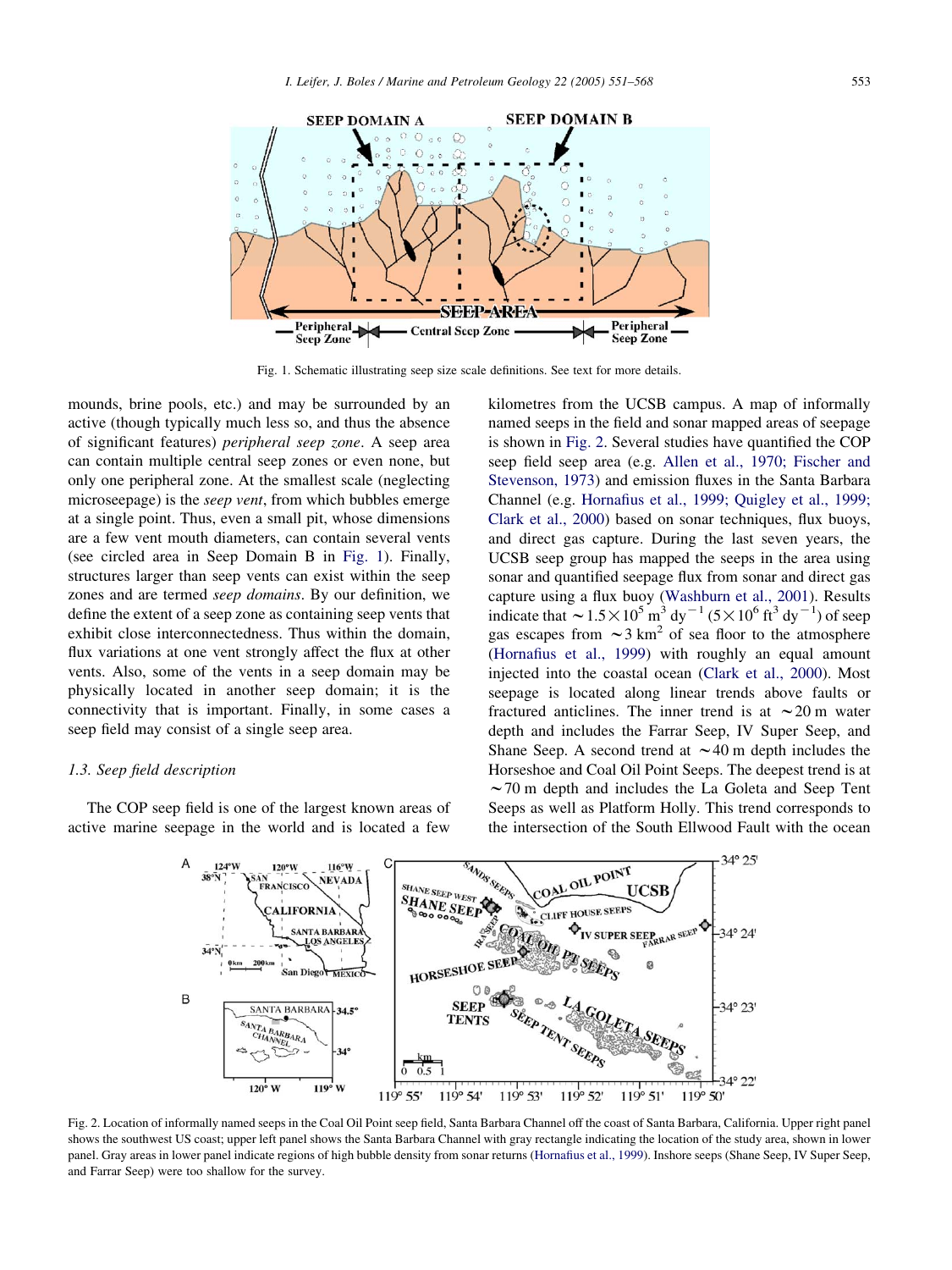floor ([Fischer, 1978](#page-16-0)). Seepage continues to occur along the S. Ellwood Fault despite recharging of sub-hydrostatic reservoir pressure by seawater moving down the fault (Boles and Horner, 2003), indicating the flow is buoyancy driven along large fractures.

Seep structures are quasi-permanent, depending on the time scale. Thus, there is evidence that hydrocarbon seepage has been escaping from the basin margin for more than 100,000 years ([Boles et al., 2004\)](#page-16-0) in areas at least 5 km north of the COP seep field. In the present Santa Barbara Channel, seep areas are transient on a decadal time scale and the seep field's extent varies considerably. [Fischer and](#page-16-0) [Stevenson \(1973\)](#page-16-0) noted decadal time scale changes in the COP seep field with a significant decrease in seepage areas between 1946 and 1973 based on a comparison of sonar data and oil company seep maps.

One well-documented example of significant seep area variability is the appearance of the Seep Tent Seep (the largest seep area in the field) in 1978. Its most active seepage areas (central seep zones) were capped by two large (30 m by 30 m) seep tents that capture the gas from which a pipe transports it onshore. When deployed in 1982, the tents captured  $16,800 \text{ m}^3 \text{ dy}^{-1}$ . Since then tent output has been monitored hourly. Analysis shows significant variations on hourly to decadal time scales [\(Boles et al., 2001](#page-16-0)). Variations on time scales from months to years also were documented for seep zones during a series of seabed surveys of a second highly active seep area, Shane Seep. Seep vents and seep domains were documented to 'persist' for similar time scales, although their persistence is partially controlled by seep zone changes, i.e. seep zone (e.g. a hydrocarbon volcano) relocation typically terminates vents and seep domains at the former location ([Leifer et al., 2004\)](#page-16-0).

# 1.4. Oily-seep bubbles

Seepage in the COP seep field primarily occurs as oilcoated bubbles. Although most details of the behaviour of oil-coated bubbles remain unquantified, the effects of an oil coating likely are great, both on hydrodynamics and gas exchange. Oil affects bubbles both directly and indirectly. Oil directly decreases the bubble's buoyancy. Oil also decreases the flow around the rising bubble in the boundary layer by damping capillary waves on the bubble interface (oil is surface active), thereby altering the bubble's hydrodynamics. Although observations demonstrate that oil strongly affects bubble behaviour ([MacDonald et al.,](#page-16-0) [2002; Leifer and MacDonald, 2003\)](#page-16-0) given the absence of parameterizations of oily bubble behaviour, it is not possible to predict the fate of oily bubbles as they rise through the water column and are advected by oceanic currents.

Although most details of the behaviour of oily ocean bubbles remains unknown, oil clearly effects hydrodynamics [\(Leifer and MacDonald, 2003](#page-16-0)) and bubble buoyancy (by reducing it), leading to a decreased rise speed. Thus, by comparing the measured bubble rise velocity with

the predicted rise-velocity of an oil-free bubble, an estimate of the quantity of oil on each bubble can be inferred. Then, from the time series of this inferred oil quantity, conclusions can be drawn regarding the time variability of the oil flux.

Since producing oily bubbles in the laboratory is highly challenging, marine seeps provide an ideal opportunity to test assumptions of oily-bubble parameterizations and to investigate the relationships between bubble size, emission flux, oil–gas ratio, and temporal variability. Observations in the Gulf of Mexico for bubbles escaping an exposed hydrate mound at 550-m depth showed an inverse relationship between bubble oiliness and bubble gas flux for different vents. Also, vent age was correlated with oiliness and gas flow ([Leifer and MacDonald, 2003](#page-16-0)).

Rising bubble plumes create an upwelling flow that lifts deeper water towards shallower depths [\(Leifer et al., 2000a](#page-16-0)) thereby causing bubbles to rise faster than in the absence of such flows. The upwelling flow depends upon bubble size and the gas flux, as well as parameters that affect bubble hydrodynamics. One of these parameters is the state of the bubble surface, clean or dirty. By comparison with lab experiments, we conclude that the bubble vertical velocity data presented below is best explained if bubbles were dirty.

Hydrodynamically clean bubbles have mobile interfaces, rise faster, and exchange gas faster, while dirty bubbles, those with oil or surfactants, surface-active substances, on their interface, have immobile interfaces, rise slower, and exchange gas slower [\(Leifer and Patro, 2002](#page-16-0)). Bubbles may be in contaminated water (i.e. not distilled) and still behave as though they were hydrodynamically clean. The stagnant cap model [\(Sadhal and Johnson, 1983](#page-17-0)) describes the behaviour of a surfactant on a bubble, and describes how the flow around the rising bubble compresses the surfactant into the downstream hemisphere of the bubble's surface. This model predicts that a surfactant has minimal effect on bubble hydrodynamics unless the surfactant 'cap' extends past 45<sup>°</sup> from the bubble's downstream pole. Once the cap extends beyond 45<sup>°</sup>—for example on a dissolving bubble, or where contamination is increasing with time—the bubble rapidly transitions from clean to dirty behaviour. Thus, numerical simulations of bubble processes should use a parameterization for bubble gas exchange and rise velocity that shifts from dirty to clean at a transition radius [\(Leifer](#page-16-0) [and Patro, 2002\)](#page-16-0).

The stagnant cap model was confirmed experimentally for industrial surfactants [\(Duineveld, 1995\)](#page-16-0) and showed that 'clean' versus 'dirty' behaviour depended on the amount of surfactant on the bubble and the bubble size. [Patro et al.](#page-17-0) [\(2002\)](#page-17-0) showed that in seawater, bubbles larger than about 700-mm radius behaved clean while smaller bubbles behaved dirty. For more contaminated water, such as from a saltwater marsh, the transition occurred at larger radius. Because oil is surface active, oil-contaminated bubbles should show similarities to surfactant-contaminated bubbles, assuming for most bubbles the oil contamination was not too great. Clearly, if bubble oil contamination was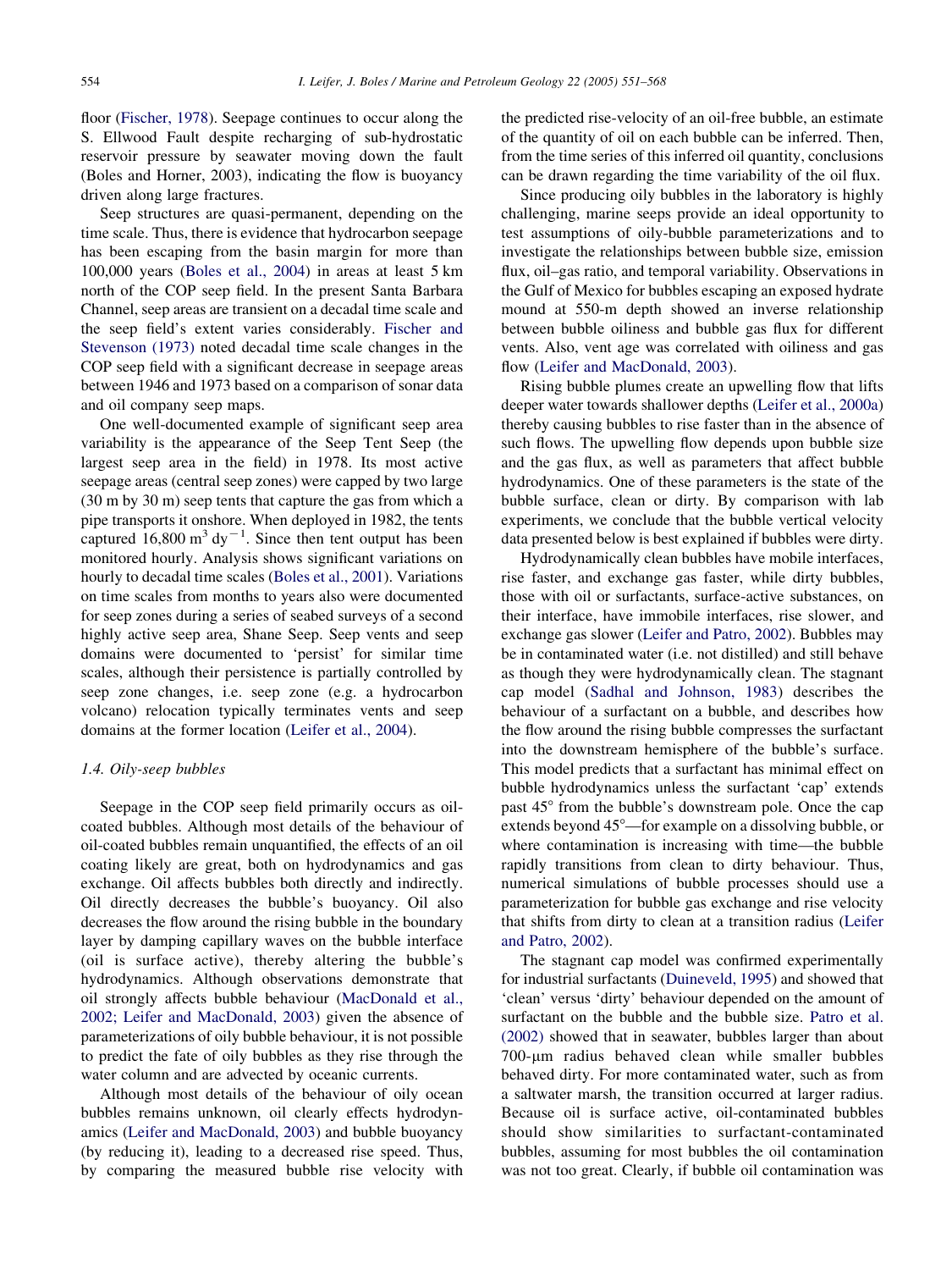sufficiently large, bubble buoyancy will be reduced, among other bubble properties.

# 2. Methodology

# 2.1. Turbine seep-tent

A turbine seep-tent was developed and three were deployed in the COP seep field to study hydrocarbon gas migration through a fracture network. The design, calibration, and some initial results are reported in detail in [Leifer and Boles \(2005\)](#page-16-0). The tents (Fig. 3A) are an inexpensive design to maximize the number for deployment. In brief, the tents work by converting the upwelling flow into turbine rotations that are related to the gas flux. Bubbles are collected by an inverted funnel, 2-m diameter, and 1-m tall. To minimize the effect of the bubble size distribution on the upwelling flow (and hence the rotation rate for a given flow), bubbles pass through a breakup grid that converts the seep-bubble size-distribution to a monodisperse distribution before entering a chimney where the turbine is mounted. Four magnets mounted on the turbine shaft produce a signal in a Hall Effect sensor that is recorded by a multichannel data logger. Laboratory calibration by bubbling air from three distinctly different air stones (and thus size distributions) into a submerged tent showed very good correlation for,

$$
Q = 104.42 \times P^{1.82} \tag{1}
$$

where Q is flow  $(L s^{-1})$  and P is rotation rate. Flow rates were measured with rotameter/flow controllers spanning  $5 \text{ cm}^3 \text{ s}^{-1}$  to 23,600 cm<sup>3</sup> s<sup>-1</sup> (FL3840C, FL31615A, FL-3804ST, HFL2709A, HFL6760A, HF2709A, and HF6760A, Omega Engineering, CT) and were corrected for the hydrostatic pressure at the turbine. The correlation was good for  $0.015 < Q < 20$  L s<sup>-1</sup> (i.e. three orders of magnitude of gas flux) with a correlation coefficient of 0.985. For lower flow  $(Q<0.015)$ , friction and inertia caused (1) to overestimate the spin rate for a given flow rate.

The number of pulses per time interval (0.2 s) was recorded and thus Q was highly quantized. The data were subjected to both a running sum average followed by a block average to reduce the quantization. A conductivity temperature device (Model SB-39, Seabird, FL) recorded the seabed pressure and temperature with 3-s time resolution. Gas fluxes were corrected to standard temperature and pressure (STP) using the CTD data.

#### 2.2. Bubble measurement system

A video bubble measurement system (BMS) was developed and deployed in the COP seep field to quantify the bubble size and time flux (Fig. 3B). To calculate the bubble flux, analysis of BMS data yields the vertical bubble velocity and thus also measures bubble and bubble-plume hydrodynamics. BMS systems and analysis approaches are reviewed in [Leifer et al. \(2003b\)](#page-16-0). The BMS has several key components. Bubbles were backlit by two 300-Watt, wide dispersion, underwater lights shining on a translucent screen. Backlighting causes bubbles to appear as dark rings surrounded by central bright spots. This allows computer analysis, at least in principle. In contrast, side lighting produces half moons requiring manual outlining ([Leifer and MacDonald, 2003](#page-16-0)). The measurement volume's far edge is maintained distant from the translucent screen by a clear screen with size scale markings (dots separated by 1 cm). This prevents bubbles from rising too close to the illumination screen where off-axis rays obscure the bubble's edges, decreasing contrast and biasing bubble radius,  $r$ , towards a potentially significant underestimate [\(Leifer et al.,](#page-16-0) [2003c\)](#page-16-0). One bubble blocker prevented bubbles from rising between the camera and measurement volume, while a second blocker prevented bubbles from rising behind the screen and casting shadows. Long focal length settings minimize parallax errors within the measurement volume. The underwater video camera (SuperCam 6500, DeepSea Power and Light, San Diego, CA) allowed complete remote control, including shutter speed, which must be set sufficiently fast to prevent blurring.



Fig. 3. Schematics of (A) turbine seep-tent, where inset shows turbine details, and (B) bubble measurement system.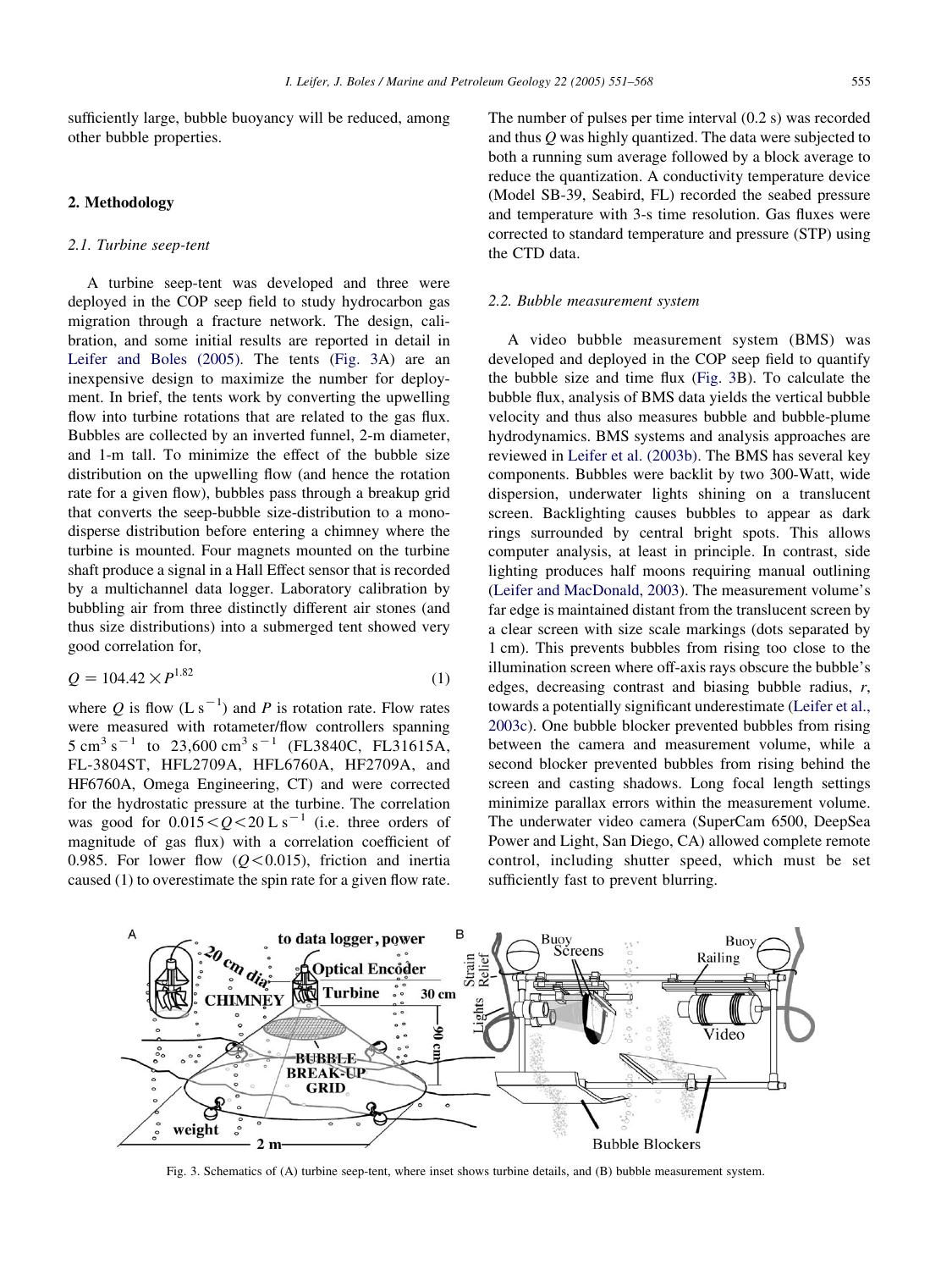<span id="page-5-0"></span>Video was acquired at 60 *video fields*  $s^{-1}$  and at full digital resolution (720 $\times$ 240 pixels) and extracted to 60 video frames  $s^{-1}$  (720×240) pixels; in addition, background intensity variations and pixelation noise were also removed. The position, major and minor axes, angle, area, and time were recorded for each bubble. A statistically significant fraction of the bubbles was tracked between frames to determine the bubble vertical,  $V_Z(r,t)$ , and horizontal velocity,  $V_X(t)$ , functions.  $V_Z(r,t)$  was corrected for camera tilt by calculating the mean trajectory angle, assuming that currents were negligible and that the timeaveraged swell was zero.

All bubbles were  $r$  and time,  $t$ , segregated and histogrammed with logarithmically spaced r-bins to calculate the bubble-size layer-population distribution,  $\Psi(r,t)$  (no.  $\mu$ m<sup>-1</sup> m<sup>-1</sup>), which was normalized by the radius increment and divided by the number of frames in each t-bin, and normalized to a uniform layer thickness. If only a portion of the stream was observed,  $\Psi(r,t)$  was scaled to the entire stream. Bin widths are chosen to optimize statistics near the peak distribution radius. Also, the chosen time width acts as a low pass (blockaveraging) filter; thus, wider time bins allow lower frequency trends to be identified better. The  $\Psi(r,t)$  is the total bubbles in a metre-thick layer in each size bin and is what sonar observes. The bubble-size emissionpopulation distribution,  $\Phi(r,t)$  (no.  $\mu$ m<sup>-1</sup> s<sup>-1</sup>), can be calculated from  $\Psi$  and  $V_z(r)$  and is needed for total flux calculations or to initialize a numerical bubble model.  $\Psi$ is not a flux, but is rather the steady-state bubble concentration, and is useful, for example, for calculating acoustic scattering properties, because the speed of sound is dependent upon the volume of gas in the water. This scattering is used by sonar bubble detection approaches (e.g. [Vagle and Farmer, 1998\)](#page-17-0). Thus, sonar observations provide a snapshot of the bubbles in the seep bubble stream, but underestimate the seep bubble flux—by a factor of  $V_Z(r,t)$ .

# 3. Observations

#### 3.1. Site description

Within the COP seep field, one of the most active seepage areas is Shane Seep. Shane Seep has been the focus of intensive investigations for several years, including bubble and fluid dynamics measurements ([Leifer et al.,](#page-16-0) [2000a; Leifer et al., 2003a](#page-16-0)), oil and tar characterization and microbial community structure ([La Montagne et al.,](#page-16-0) [2004\)](#page-16-0), seabed morphological changes [\(Leifer et al., 2004\)](#page-16-0), geochemical sampling ([Clark et al., 2003\)](#page-16-0), flux measurements [\(Washburn et al., 2001, 2004](#page-17-0)), and studies of the effect of tar and seepage on fauna [\(Roy et al., 2003](#page-17-0)). Flux measurements by a direct capture flux buoy device recorded some of the highest flux values per square metre for the entire COP seep field at Shane Seep ([Washburn et al., 2004](#page-17-0)).

The sediment overburden is Late Quaternary age and  $\leq$  1 m thick for the outer COP seep trends. At Shane Seep the overburden is 2–3 m ([Fischer, 1978\)](#page-16-0), consisting primarily of very fine sand with modern total organic carbon of 1–2% [\(Fischer, 1978](#page-16-0)). The sand overlies fractured Monterey Formation basement. The upper 30 cm of sand is cemented by tar [\(La Montagne et al., 2004\)](#page-16-0) and highly cohesive. The seabed near Shane Seep (22-m depth) is also heavily coated with bacterial mats, and large tar balls that are primarily found within the hydrocarbon (HC) or tar volcanoes. These volcanoes are termed hydrocarbon volcanoes rather than mud volcanoes because of their high tar content, which provides the necessary cohesion to form the volcano walls, and fixed vent locations.

# 3.2. Turbine seep-tent data

SCUBA-equipped divers deployed the turbine tents at Shane Seep on March 11, 2003, as shown in the detailed map of the deployment site, Fig. 4. The N–S and E–W



Fig. 4. Seabed turbine seep-tent deployment locations and major features at Shane Seep as measured during a seabed survey. Major vents are numbered 0–4. Major squares are 5 m, minor squares are 1 m. Symbol key on figure.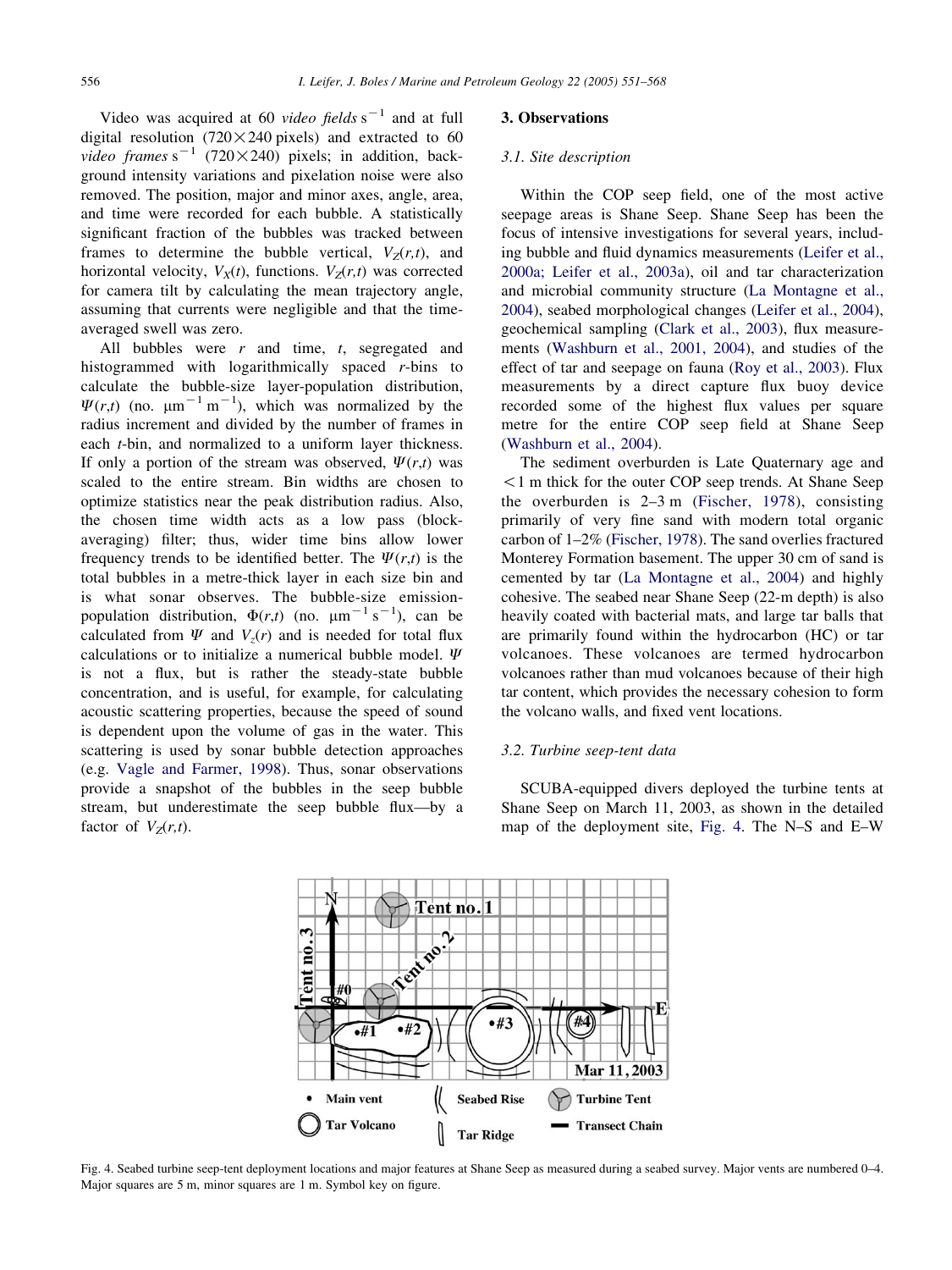<span id="page-6-0"></span>

Fig. 5. Flux corrected to standard temperature and pressure for the three turbine seep-tents deployed March 11, 2003. (A) Tent no. 1, (B) Tents no. 2 and no. 3. (C) shows detail of (A) for ejection. Numbers indicate minimum and maximum flux of ejection. (D) Detail for tent no. 3, same time as (C). Tents labeled on figure.

transect chains were laid down the previous year and a spar buoy was attached to a mooring point (several 100 kg) at the intersection of the transect chains. A separate line was connected to a marker buoy at the sea surface. Also shown in [Fig. 4](#page-5-0) are the major features of Shane Seep observed during a survey that day. These features were noted to change over the previous three years as part of an ongoing seabed survey project reported in [Leifer et al. \(2004\)](#page-16-0).

Changes included the appearance of new HC volcanoes, volcano relocation, caldera wall disappearance and reappearance, and shifting of the dominant seepage vent.

The walls of HC volcanoes nos. 1–3 rose from between 50–100 cm above the seabed, while the caldera floors were approximately at the seabed level. On March 11, 2003, the dominant seepage was through HC volcano no. 3, while volcanoes nos. 1 and 2 were the next most active central seep zones. A very intense, central seep zone was at the mooring point (named HC volcano no. 0) and became the dominant seep zone by the next survey (July 30, 2003). The seabed had risen  $\sim$  50 cm between volcano no. 3 and volcano no. 4, whose caldera was located on top of a plateau. Two tar ridges were observed further eastward of volcano no. 4 with several minor vents emitting bubble chains from the ridge tops. The tents were deployed in the peripheral seep zone over seepage of varying strengths. Central seep zones were avoided on the concern that fluxes might be too large for the tents, possibly lifting them off the seabed.

The complete data set for the three tents with 5 s running and block time averaging are shown in Fig. 5A and B. The largest flux was at Tent no. 1 and was greater than the other tents combined despite (or perhaps due to) its being located furthest from the main HC volcanoes. The tents began recording data at 1110 Pacific Standard Time (PST), March 11, 2003 until a few minutes before 1300 when the tide shifted and pushed the boat to the other side of Shane Seep, pulling the turbines from their chimneys (as designed). Divers replaced the turbines at about 1400 and data collection continued until worsening weather forced recovery at  $\sim$  1530. With the tide change, Tent no. 2 may have been shifted slightly. There was a general decreasing trend in the flux in the morning at the three tents, which is consistent with the tidal flux trend variation observed in [Boles et al. \(2001\).](#page-16-0) Tidal height increased from 19.8 to 20.2 m during the deployment, although this data set was too short to identify tidal time-scale variations. The data also show variations on shorter time scales, including two



Fig. 6. (A) Unaveraged flux for Tent no. 1 during ejection event. (B) shows the ejection and recovery for Tent no. 1 and the response to the event by flux at Tent no. 3 for 1 s averaging. Note vertical scale on (B) is logarithmic. Tents labeled on figure. Circled numbers are points of note and are described in the text.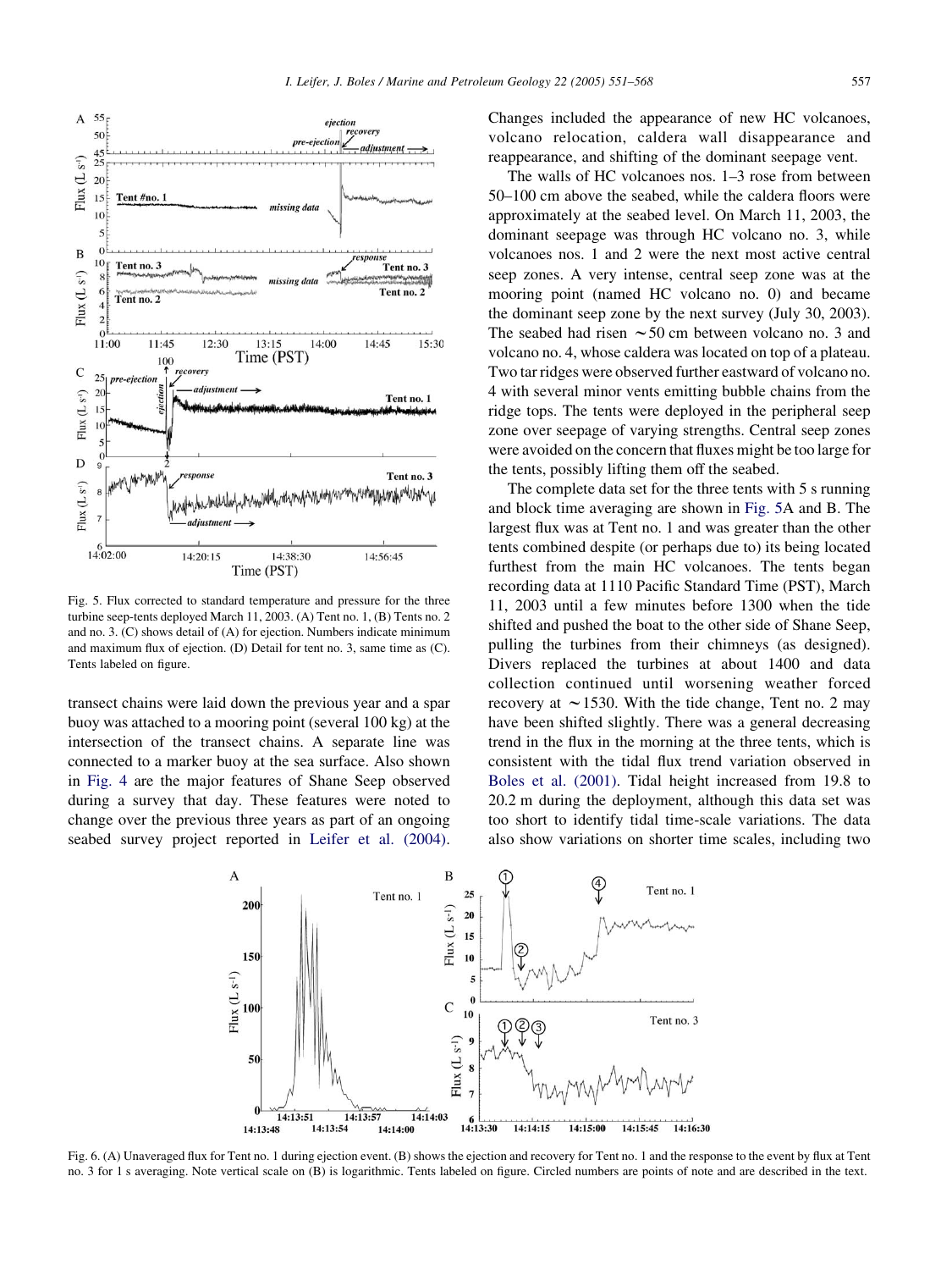<span id="page-7-0"></span>transient ejections, one at 1414 at Tent no. 1 and one at 1210 at Tent no. 3. An expanded view of the 1414 ejection at Tent no. 1 and a response at Tent no. 3 are shown in [Fig. 5](#page-6-0)C and D, respectively. Prior to the 1414 ejection, the flux at Tent no. 1 decreased slowly over at least 5 min ('pre-ejection'), while after the ejection, it 'recovered' rapidly to a level higher than originally, before 'adjusting' downward towards fluxes typical before the pre-ejection phase. Meanwhile, the flux at Tent no. 3 responded to the ejection with an abrupt decrease as well as generally trending opposite to the changes in Tent no. 1.

Unaveraged (i.e. raw) data for the 1413 ejection are shown in [Fig. 6A](#page-6-0). For several minutes before the ejection, the flux from Tent no. 1 decreased (see [Fig. 5\)](#page-6-0) and virtually ceased just before the ejection. Then, the flux dramatically increased within two seconds to a peak of  $\sim 200 \text{ L s}^{-1}$ (at STP). The ejection lasted five seconds and released  $0.42 \text{ m}^3$  of gas, then the flux briefly returned to zero. The shape of the flux with time during the ejection was consistent with laboratory produced bubble pulses. These showed an initial flux increase that we interpret as corresponding to the arrival at the turbine of a 'bow wave',  $\sim 0.5$  s before arrival of the bubble pulse, and a tail lasting one to two seconds due to the upwelling flow following in the bubble pulse's wake. Thus, the ejection likely lasted shorter than 5 s. Unfortunately, the calibration curve had to be extrapolated from lower fluxes because producing a STP flux of  $60-L s^{-1}$  (Shane Seep is at a depth of 22 m) was not feasible in the laboratory. However, given the good correlation of the calibration over three orders of magnitude of flux up to 20 L s<sup>-1</sup>, we argue that errors in the extrapolation are not significant. Moreover, all the study's steady state flows were within the calibrated range and the precise magnitude of the transient event does not affect the conclusions and discussion.

A longer data subset of the ejection and the flux (time and block averaged to 2 s) shows that flux at Tent no. 1 decreased only temporarily after the ejection (Pt 1, [Fig. 6B](#page-6-0)) before recovering over several minutes to greater than the original value (Pt 4, [Fig. 6B](#page-6-0)). Although, the raw data shows the true minimum flux was  $0 L s^{-1}$ , the averaging scheme artificially increased the minimum (Pt 2 in [Fig. 6](#page-6-0)B). Interestingly, the flux at Tent no. 3 began to decrease (Pt 2, [Fig. 6C](#page-6-0))  $\sim$  30 s after the ejection (Pt 1, [Fig. 6B](#page-6-0)). The flux at Tent no. 3 then reached a minimum (Pt 3, [Fig. 6C](#page-6-0))  $\sim$  30 s after the minimum for Tent no. 1 (Pt 2, [Fig. 6B](#page-6-0)).

Also visible in the flux of both tents ([Fig. 6](#page-6-0)B) are high frequency oscillations of  $\sim$  7 s. Based on fourier analysis, [Leifer and Boles \(2005\)](#page-16-0) concluded that they corresponded to the dominant swell frequency.

Data for the adjustment period (see [Fig. 5\)](#page-6-0) are shown in Fig. 7 and provide further support for the hypothesis that vents under Tent no. 1 and Tent no. 3 were connected. For Fig. 7A–C, the running and block time averaging were 10 s.



Fig. 7. Temporal record of seep tent fluxes. (A)–(C) Flux was 10 s running average; (D)–(F) flux was 200 s running average. Block averaging, dt, and Tents labeled on figure.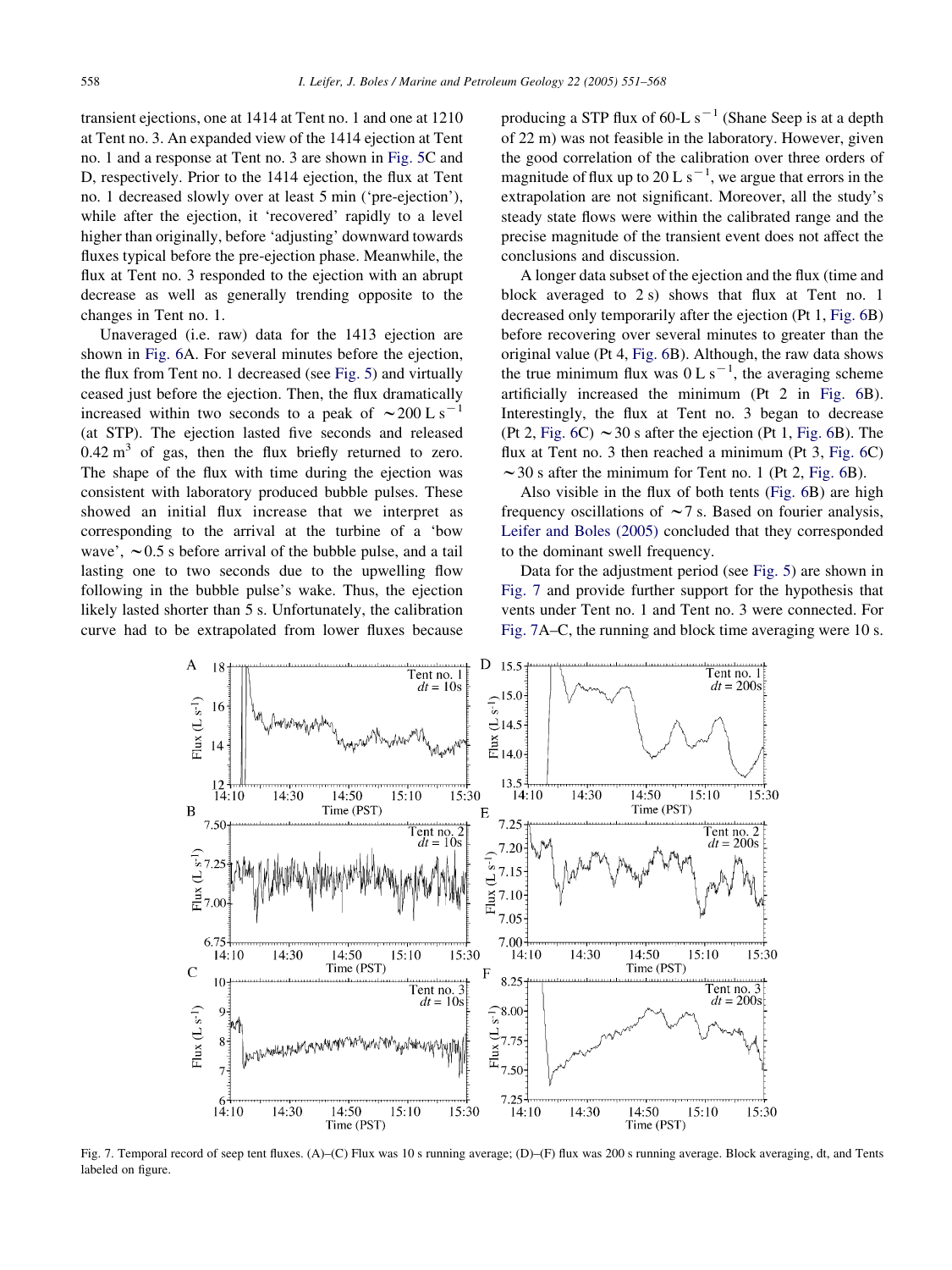To more clearly see longer trends, 200-s running averages (with 10-s block averages) of the data are shown in [Fig. 7](#page-7-0)D–F. During adjustment, the flux for Tent no. 1 generally decreased, although unevenly. Tent no. 3, showed an inverse trend for the first 30 min post ejection, increasing from a minimum of 7.5 to 8 L s<sup>-1</sup>, before beginning to decrease. Trends for Tents no. 1 and 3 were also inverse during the pre-ejection period [\(Fig. 5](#page-6-0)C to D), when the flux for Tent no. 3 increased while the flux for Tent no. 1 decreased ([Fig. 5\)](#page-6-0). Flux for Tent no. 2 was much less variable and also appeared unrelated to the ejection event. For example, for  $25 \lt t \lt 35$  min post-ejection, standard deviations for (detrended) fluxes were 0.15, 0.06, and  $0.12 \text{ L s}^{-1}$ , for Tents no. 1, 2, and 3, respectively.

# 3.3. Seep oil to gas ratio

Oil affects the upward velocity of the gas bubbles in the water column and the migration of gas in subsurface fractures. Alternatively, where oil droplets contain gas bubble(s) or oil coats bubbles, the oil migrates vertically significantly faster through the water column than pure oil droplets [\(MacDonald et al., 2002](#page-16-0)). In the subsurface, the lower viscosity translates into a faster migration for gas; thus, it is probable that free gas helps drive the oil through the system by transferring momentum and by pressurizing the system. The gas flow helps drive the oil through the fractures. As a result, there is an intimate interaction between the oil and gas fluxes.

Within the COP seep field, methane fluxes from various seep areas span many orders of magnitude. As a rule, the higher gas flux seeps are visually the least oily both in the slicks formed when each bubble surfaces and bursts, and by the appearance of the oil slicks originating from the various seeps. This visual observation was supported by analysis of oil slick samples. For example, of the informally named inner trend seeps, Shane Seep had the largest gas flux, Farrar Seep (34° 24.109'N, 119° 49.917'W) the lowest, and IV Super Seep (34° 24.090'N, 119° 52.066'W) was intermediate. It was found that the ratio of the lightest alkanes ( $n$ -C10 to  $n$ -C12) to n-C18 in slick samples—collected by a catamaran oil slick sampler—was the lightest at Shane Seep, the heaviest at Farrar Seep, and intermediate for IV Super Seep [\(Leifer et al.,](#page-16-0) [2002](#page-16-0)). If the trends in the ratios of the light to heavy  $n$ -alkanes can be extended to much lighter n-alkanes at these seeps, it would be consistent with the visual observations. Based on these observations we conclude that there exists an inverse relationship between gas flux and oil composition.

Given the very different chemical properties (density, viscosity, etc.) of oil and gas, the fluxes of gas and oil through various fractures is unlikely to be at the same rates; thus, the oil-to-gas ratio should exhibit variability, both spatially and temporally. Seeps provide a mechanism to study this process by allowing the quantity of oil coating a bubble to be measured or inferred—i.e. the oil-to-gas ratio escaping from a vent orifice. In this study, this inference is

made based on the changes in the bubble size-distribution with time and the bubble rise-velocity, or hydrodynamics. Interpretation of bubble hydrodynamics requires removing the effects of fluid motions, primarily the upwelling flow,  $V_{\text{up}}$ . The value of  $V_{\text{up}}$  was determined from a comparison between the measured bubble vertical-velocities and parameterizations for the rise of clean and dirty bubbles in stagnant water.

#### 3.4. Bubble observations and oiliness

[Fig. 8](#page-9-0)D–F show the vertical velocity,  $V_z$ , for two minor vents and a major vent at Shane Seep. The two minor vents were on the flanks of HC volcano no. 1, while the major vent was the primary vent for HC volcano no. 1. Bubble-size emission-population distributions,  $\Phi$ , were narrow and sharply peaked for the two minor vents at  $r \sim 3500$  and  $2200 \mu m$  [\(Fig. 8A](#page-9-0) and B, respectively). The major vent ([Fig. 8C](#page-9-0)) had a broad  $\Phi$  including many small (to 200  $\mu$ m) and large (to 1 cm) bubbles that were emitted in pulses. Also shown are polynomial, least-squares fits to the data, and the clean and dirty bubble rise-velocity parameterizations,  $V_B$ , based on a review of laboratory experiments by [Clift et al.](#page-16-0) [\(1978\)](#page-16-0), corrected to 13 °C [\(Leifer et al., 2000b](#page-16-0)). Bubbles more than two standard deviations from the fit were considered outliers and are indicated by diamonds. For all plumes,  $V_Z$  was clearly elevated above the stagnant water  $V_{\rm B}$ . This was due to the upwelling flow that accompanies rising bubble streams. Upwelling flows for COP bubble streams spanning a wide range of gas fluxes were quantified in [Leifer et al. \(2000a\)](#page-16-0) and [Clark et al. \(2003\).](#page-16-0) The upwelling flow velocity,  $V_{\text{up}}$ , can be calculated from bubble rise speed by:

$$
V_z(r, t) = V_{\text{up}}(t, \Phi) + V_{\text{B}}(r, s, p)
$$
 (2)

where  $V_{\rm B}$  varies with bubble radius, r, s is the presence or absence of surfactants, and  $p$  is the oil-to-gas ratio. We assume  $V_{\text{un}}$  is spatially homogeneous within the plume but can vary with  $t$  due to variations in  $\Phi$  (as shown in data below). Assuming spatial homogeneity is a simplification. [McDougal \(1978\)](#page-17-0) showed that spatially,  $V_{\text{un}}$  is Gaussian and extends beyond the edge of the rising bubbles. Turbulence introduces variability into  $V_{\text{up}}$ , but not when time averaged. The effect of p on  $V_B$  is unknown. Depending on the oil-togas ratio, the effect can be primarily due to a decrease in buoyancy (high  $p$ ), or by changing the bubble hydrodynamics (low  $p$ ) more than the effect of oceanic surfactants, discussed in the next paragraph. Due to insufficient data, no attempt is made in this manuscript to calculate  $p$ ; however, some of the variability in  $V_z$  can only be explained by widely different values of p. Solving for  $V_{\text{un}}$  in Eq. (2) for the minor vents ([Fig. 8](#page-9-0)D and E),  $V_{\text{up}}$  yielded either ~10 or  $\sim$  15 cm s<sup>-1</sup> for the minor vents, depending upon whether s was clean or dirty.  $V_{\text{up}}$  for the major vent was much faster  $({\sim}50 \text{ cm s}^{-1})$  than the minor vents. Due to turbulence and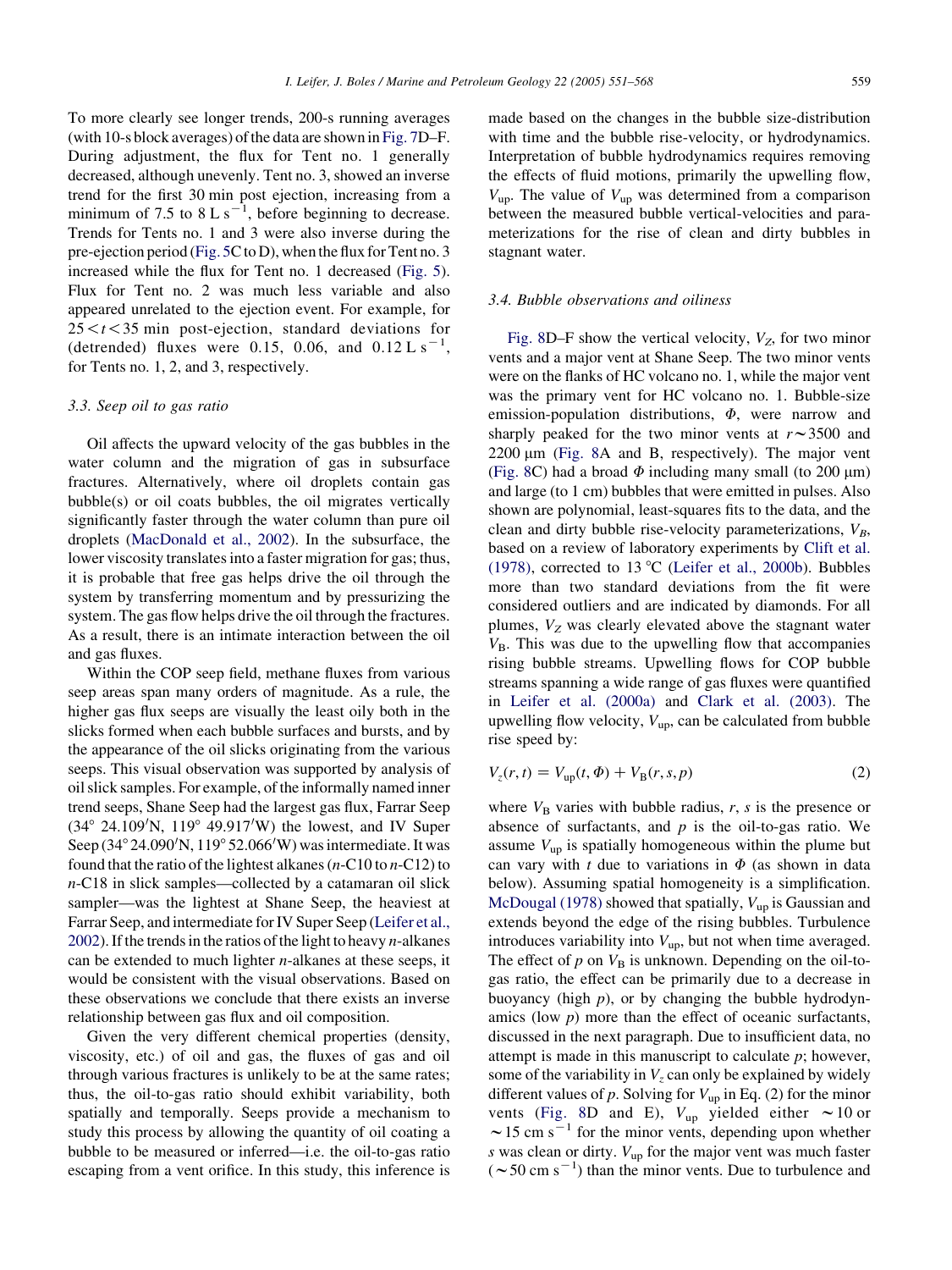<span id="page-9-0"></span>

Fig. 8. Bubble flux distributions,  $\Phi$ , versus radius, r, for (A and B) two minor vents and (C) a major vent, including least squares fit to data for the major vent plume. (D–F) Vertical velocity,  $V_z$ , versus r for vents in (A–C). Also shown are the clean and dirty bubble rise velocity parameterizations in stagnant water and least squares fit to the data. Data key on figure.

pulsing of  $\Phi$  for the major vent, there was significant scatter in  $V_z$ . Thus, bubble velocities were averaged in 250-µm radius bins and are shown as circles in Fig. 8F.

Determination of  $V_{\text{up}}$  requires knowing the buoyancy retardation effects due to oil and the bubble surface cleanliness. We approach this analysis by assuming all bubbles are oily, but most bubbles have insufficient oil contamination to affect buoyancy. The question of bubble cleanliness is non-trivial for these large bubbles. [Patro et al.](#page-17-0) [\(2002\)](#page-17-0) showed that bubbles larger than 700  $\mu$ m behave clean in seawater. The explanation lies in the stagnant-film cap model, in which the flow pushes the surfactants to the bubble's downstream pole, leaving most of the bubble surface surfactant free ([Sadhal and Johnson, 1983\)](#page-17-0). The same process may occur with oily bubbles. One approach to infer the bubble surface state is to look at the bubble trajectory and shape oscillations as a function of r (e.g. [Patro et al., 2002\)](#page-17-0). The clean bubble  $V_B$ -parameterization increases with  $r$  until the onset of oscillations causes a peak at  $\sim$  700 µm, above which  $V_{\rm B}$  decreases with r due to the trajectory oscillations ([Leifer et al., 2000b](#page-16-0)), shown by the dashed line in Fig. 8F. In contrast, the dirty bubble  $V_{\rm B}$ -parameterization does not exhibit a sharp transition to oscillations and thus has no peak at  $700 \mu m$  (shown by thin black line in Fig. 8F). For the major

vent, if we assume all bubbles were clean, the calculated  $V_{up}$ varied between  $40 \text{ cm s}^{-1}$  for the largest bubbles and 10 cm s<sup>-1</sup> at 700 µm (i.e. an estimated  $V_{\text{up}}$  less than for the minor vents). If we assume all bubbles were dirty, the calculated  $V_{\text{un}}$  is a more consistent 45 cm s<sup>-1</sup> for the largest bubbles, and  $35 \text{ cm s}^{-1}$  for the smallest.

Bubbles with  $V<sub>z</sub>$  more than 2 standard deviations from the fit were classified as outliers and not used in the fit. For example, in Fig. 8D, a 3200-µm radius bubble had  $V_Z$  of only  $25 \text{ cm s}^{-1}$ . One possibility is that this bubble was trapped in a turbulence eddy. However, examination of the video showed it to be rising much slower than other nearby bubbles, i.e. its trajectory was significantly shallower, and there was no evidence of erratic (turbulent) motions. A similarly slow moving, 2300-um bubble was tracked in the second minor vent plume (Fig. 8E). Its velocity also could not be explained by turbulence. Several abnormally slow-moving bubbles also were tracked for the major vent. They were primarily small and their velocities could not be explained by turbulence. An image sequence for the major vent is shown in [Fig. 9](#page-10-0) and provides an example of these very slow bubbles rising amongst many larger and faster moving bubbles. The locations of three small 'bubbles' or gas containing oil droplets ( $r \sim 600-700 \text{ }\mu\text{m}$ ) are indicated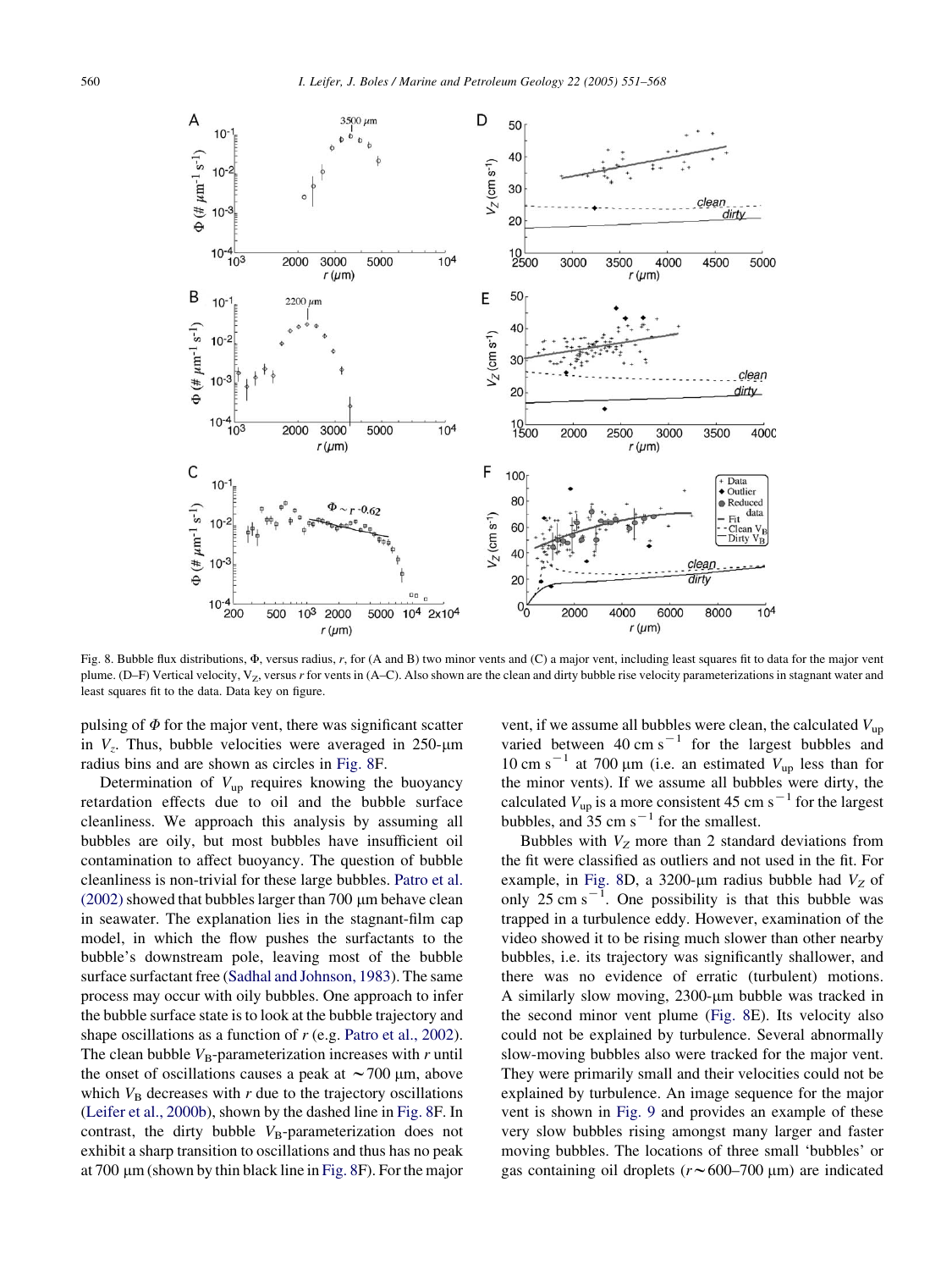<span id="page-10-0"></span>

Fig. 9. Video image sequence of bubbles in the bubble stream from the major Vent no. 1 shown in [Fig. 4.](#page-5-0) The bubble distribution for the vent is shown in Fig. 8C. Three oily bubbles are indicated by arrows. Time relative to frame (A), t, shown in images. Vertical ticks in upper portion of images are 1 cm apart and vertical is tilted 15° clockwise. Aside from vertical ticks in the upper portion of the image (1 cm apart), everything in the field of view is a bubble.

by arrows. They clearly were rising much slower than most other nearby bubbles, but too fast to be pure oil droplets. Most bubbles rose  $\sim$  1/4 the frame height ( $\sim$  4 cm) between frames, while these three bubbles barely rose, despite the strong upwelling flow. Instead, they primarily drifted in the current. The most plausible explanation is that these bubbles had a thick oil coating that reduced their buoyancy. That these were bubbles is shown by their white centres, indicating they were gas filled.

The data in [Fig. 8](#page-9-0) and images in Fig. 9 show that the oil to gas ratio was highly variable. Thus, while some small bubbles were very oily, others of the same size were not. Furthermore, the oil–gas ratio at the seabed is unlikely to remain the same throughout the water column; it may change rapidly due to fractionation from bubble breakup, as well as other bubble processes such as decreasing hydrostatic pressure and gas exchange. Since bubble breakup only was observed for the major vent, our approach of studying bubble hydrodynamics to infer seabed oil to gas ratios is best applied to minor-vent bubble streams, as close to the seabed as feasible.

The layer, bubble-size population distribution,  $\Psi(r,t)$ , (no.  $\mu$ m<sup>-1</sup> m<sup>-1</sup>) for a third minor vent in the southeast peripheral zone is shown in Fig. 10A. Its spectral peak halfwidth was only  $\sim 100$  um, where the half-width was the difference between the two radii where  $\Psi$  was 1/e times the peak value. To reduce noise,  $\Psi$  was 1-s running averaged, which caused single bubbles to appear as rectangles. Temporal variability both in peak radius,  $r_p$ , and distribution half-width is apparent in Fig. 10A. Trends in  $r<sub>p</sub>$  are more clear in Fig. 10B, which shows  $r_p(t)$  with running averages of 0.083 and 1.0 s. The time series for  $r_p$  shows an oscillation of  $\sim$  4 cycles per second and several slower trends. Specifically,  $r_p$  slowly increased until  $\sim$  2.5 s, then decreased until  $\sim$  4.75 s, and finally increased until the end of the data set. These changes in  $r_p$  were generally the same as trends in the total volume (Fig. 10C), but the correlation was low  $(R<sup>2</sup>=0.45)$ . Since the total volume is simply  $\int {\{\Psi(r, t)4/3\pi r^3\}dr}$ , the poor correlation between the two series must result from changes in the shape of  $\Psi(r,t)$ , not just changes in  $r_p$ .

Bubble size produced from a vent is controlled by several factors. The primary control is vent-mouth diameter, but also gas flux, horizontal water velocity, surfactant contamination, and oiliness play a role, illustrated schematically in [Fig. 11.](#page-11-0) Given the lack of published data, we make the simplifying assumption that for oil-coated bubbles in seawater, surfactants do not have a significant effect beyond that of the oil. For the low flux of these vents and stagnant water, bubble size is independent of gas flux [\(Marmur and](#page-17-0) [Rubin, 1976\)](#page-17-0) and bubble size depends solely upon ventmouth diameter [\(Blanchard and Syzdek, 1977](#page-16-0)). Thus, flux changes only cause changes in the bubble emission rate.



Fig. 10. (A) Contour plot of time and radius variations in the layer bubblepopulation size-distribution,  $\Psi$ , for a single minor vent in the peripheral zone (southeast). Key to population levels below figure. (B) Peak radius of distribution versus time for 1 s and 0.083 s running averages. Data key on figure. (C) Total plume volume in a 1-m layer versus time. See text for details.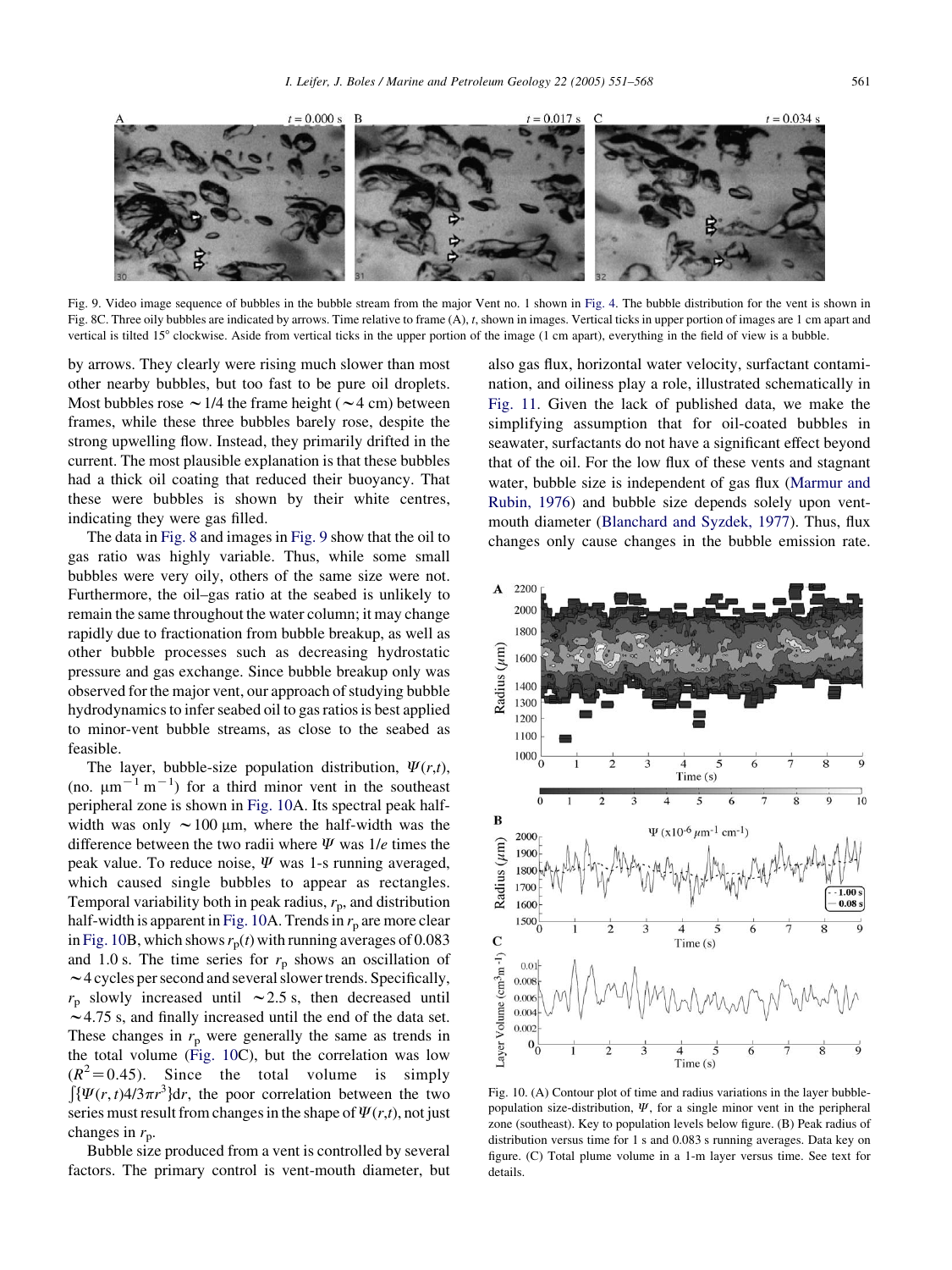<span id="page-11-0"></span>

Fig. 11. Schematic showing fluid velocities associated with and affecting bubble formation, for low (A) and high (B) horizontal velocity,  $V_X$ . At higher  $V_X$ , bubbles are smaller, although the amount the bubble size is reduced varies depending on bubble size. Symbols defined on figure.

Another factor that can affect r is horizontal flow,  $V_X$ , due to swell, currents, etc., across the vent mouth. At high  $V_X$ , the emitted bubble size decreases, while for low  $V_X$  there is negligible effect. Furthermore, the dependence of  $r$  on  $V_X$  is also size dependent—i.e.  $r = F(V_X, r)$  [\(Tsuge et al., 1981\)](#page-17-0). Finally, when oil and gas flow through a vent, the oil coats the vent mouth. Thus, we propose that oil flux variations produce variations in oil coating of the vent mouth and thus a variation in vent mouth diameter and hence r. The relative importance of these parameters to bubble size can be determined by comparing the trends in r with trends in  $V_X$ ,  $V_Z$ , and  $V_B$  ( $V_B$  is the buoyant rise velocity in stagnant water—see [Fig. 8](#page-9-0)F for parameterizations).

The calculated  $V_{\text{up}}$ , for all tracked bubbles in [Fig. 10](#page-10-0)A is shown in Fig. 12A and assumed dirty bubbles. During the first 3.25 s,  $V_{\text{un}}$  decreased significantly, from  $\sim$  25 to



Fig. 12. (A) Upwelling velocity,  $V_{\text{up}}$ , versus time for all tracked bubbles. Vertical lines show error of 1 std. (B) Running-averaged horizontal velocity,  $V_{\rm Y}$ , versus time for bubble stream shown in [Fig. 10.](#page-10-0) See text for details on calculation of  $V_{\text{un}}$ . Running average of  $V_X$  was 1/15 and 1 s. Data key on figure.



Fig. 13. (A) Power spectrum for horizontal water velocity,  $V_X$ , and (B) power spectrum for peak radius,  $r_{\rm P}$ , for the time series shown in Fig. 10B and 12B. Arrow in A shows peak in  $r_{\rm P}$  spectrum.

 $\sim$  12 cm s<sup>-1</sup> before suddenly jumping to  $\sim$  20 cm s<sup>-1</sup>.  $V_{\text{un}}$  then remained roughly constant until  $t=8$  s when it abruptly increased to  $\sim$  25 cm s<sup>-1</sup>. There also were several times when the calculated  $V_{\text{up}}$  decreased significantly and transiently (transient is defined as a period of 0.25–0.5 s) e.g. at  $t=2.75$  or 5.1 s. Due to fluid inertia, it is unlikely that such transient decreases in  $V_{\text{up}}$  were real; instead, these decreases in  $V_{\text{un}}$  probably represented decreases in bubble  $V_{\rm B}$  due to increases in bubble oiliness.  $V_{\rm X}$  for both 1/6 s (10 video fields) and one second (60 video fields) running averages are shown in Fig. 12B. Although there was no clear relationship between  $V_X$  and  $V_{\text{up}}$ , transient decreases in  $V_{\text{up}}$ appear associated with peaks in  $V_X$  ('puffs'). It is also interesting that right before the sudden jump in  $V_{up}$  at  $t=2.75$  s there was the largest puff (peak in  $V_X$ ). Since  $V_{up}$  is related to the magnitude of the bubble flux and the bubble size-distribution, this suggests that  $V_{\text{up}}$  could be affected by  $V_X$ , either by changes in r or the total bubble flux.

Evidence that the variations in  $r$  were not driven by changes in  $V_X$  is shown by a comparison between the power spectra for detrended  $r<sub>P</sub>$  and  $V<sub>X</sub>$ , shown in Fig. 13. Spectra were calculated with a Blackman window and a 256-point FFT with 25% overlap. The  $r_{\rm P}$  spectrum showed a strong and well-defined peak at a period of  $\sim 0.25$  s with two side lobes and a second strong peak at  $\sim 0.12$  s. The spectrum for  $V_X$  had a local minimum at 0.25 s and a peak at 0.4 s, where  $r_{\rm P}$  instead had a minimum. The dissimilarity of these two spectra strongly argues that  $V_X$  was not an important parameter driving the variations in  $r<sub>P</sub>$ . Therefore we propose that variations in  $r<sub>P</sub>$  were due to variations in bubble oiliness, or equivalently, changes in the oil to gas ratio.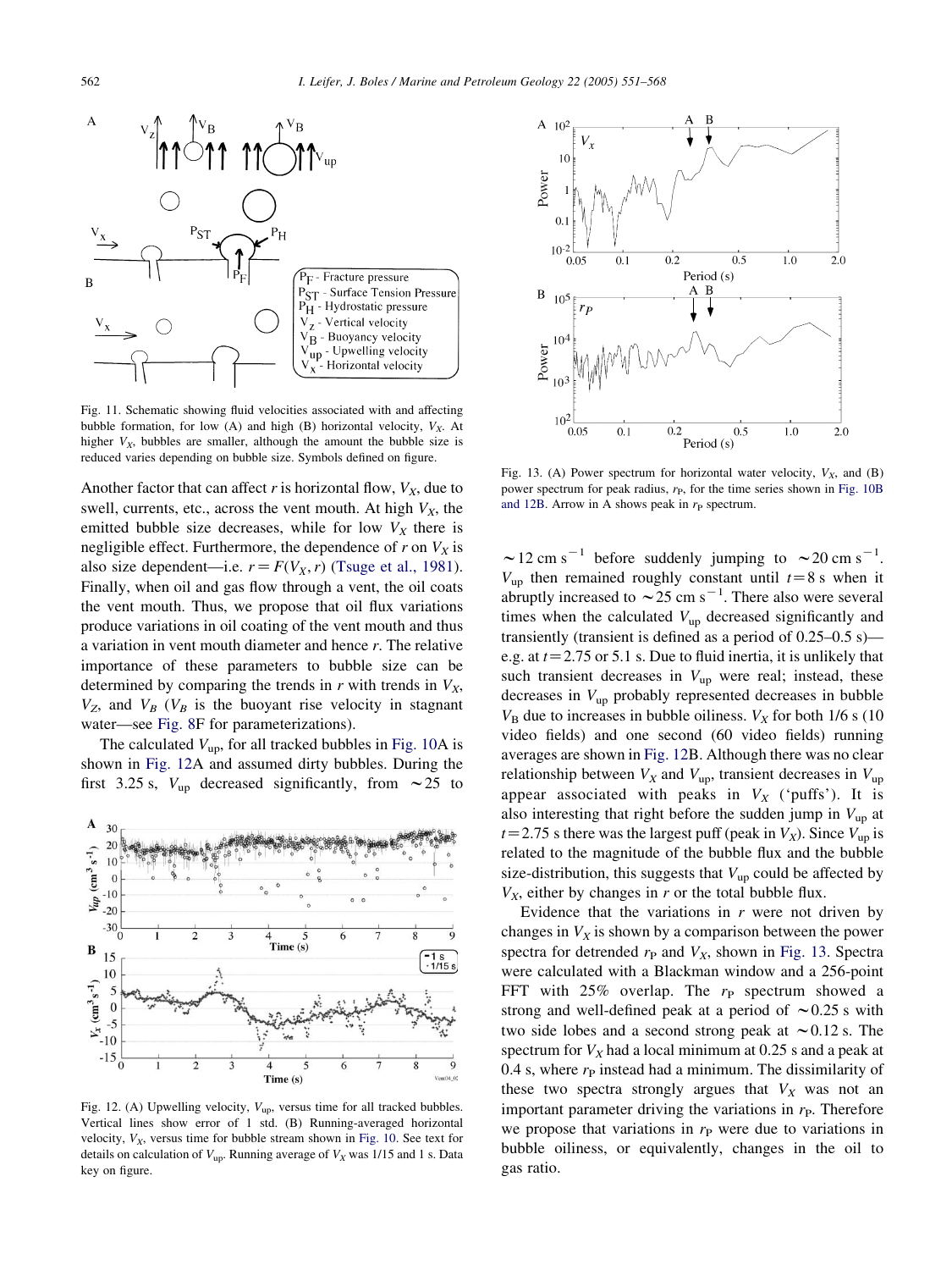# 4. Discussion

There is considerable subsurface interconnectivity and complexity in the linkage between seepage at different locations in a seep area. The data also showed high-flux transient events were preceded and followed by an absence of flux, and subsequently, recovery to greater flux than before the event. Moreover, the flux recovery was in quasidiscrete steps. To explain the ejection behaviour, a fracture oil deposition model was proposed by [Leifer et al. \(2003a\)](#page-16-0). This model proposed a mechanism for clogging of fractures that then induce ejection events. However, this conceptual model did not address the observed interconnectivity, nor did it provide insight towards the ultimate goal: numerical model development. Thus, we present below an electrical model analog for oil and gas migration in a fractured network. A more detailed description of the fracture deposition model than [Leifer et al. \(2003a\)](#page-16-0) is presented afterwards.

## 4.1. Electrical flow model

Seep features are interconnected in an extremely complex manner through subsurface fractures, faults, and sediment. Due to this interconnectedness, variations in seepage at different locations are related to each other, although the effect decreases with distance due to the flow resistance within the seep pathways. Thus, a simplified but useful approach is to model seepage as a network of interconnected resistors (representing viscosity) and capacitors (representing fracture capacity) driven by a voltage potential,  $V_R$ , (representing fracture overpressure; Fig. 14). The total flux, or current,  $i$ , is split through the different resistors or pathways. Each pathway has a volume, which acts as a capacitor. Thus, an increase in resistance along one pathway, say  $R_1$ , affects the current through all other pathways, particularly closer ones since there is less resistance against a shift in the current flow between  $R_1$ 



Fig. 14. Schematic for an electrical model of a seep fracture network. Symbol key on figure. See text for more details.

and  $R_2$  than between  $R_1$  and  $R_3$ . This shift is termed readjustment. Although it may seem that readjustment maintains constant total flux  $(i=i_1+i_2+i_3)$ , the total system resistance is increased. In addition, the increased flow through  $R_2$  causes higher frictional damping (akin to increased resistance due to heating) that increases  $R_2$  among others, thereby decreasing  $i$ . The capacitance of the system has the effect of a low pass filtre, thus transient changes are 'buffered' by the capacitance of the network.  $V_E$  represents the pressure necessary for the escape of a bubble (hydrostatic plus surface tension) into the ocean. If the system is externally forced,  $V_F$  varies with t, where t is time, due to factors such as tidal hydrostatic-pressure changes, the response from each pathway differs depending upon its resistance and capacitance. In addition, we can consider external forcing and transient events as probes of the network morphology. Within each pathway, most of the resistance occurs at narrow, points or bottlenecks. Our model is appropriate only for these, narrow rate-limiting portions of the fractures and not for larger portions of the fracture.

Despite containing considerable complexity, this model is highly simplified. The largest simplification is that it only considers a single phase. One could design separate models, one for each phase (gas, oil, water, and tar). However, one would be neglecting the interaction between phases (interpermeability). For example, an increase in the gas flux increases the oil flux (by increasing the driving force, i.e.  $V_D$ ). It is as if there were multiple, parallel, but different, networks (resistance of oil is much greater than for gas) with the value of each component dependent upon the value of the comparable component in the other network. The linkage between the phases is intimate with numerous feedbacks. As an example, consider the effect of an increase in gas flow in a fracture. This increases the oil flux in the fracture since the gas flow drives (a drag effect) the oil flow. Greater oil flow fills the fractures at bottlenecks, increasing the resistance to gas flow and thus decreasing the gas flow. This leads to an decrease in the pressure driving the oil. When oil flow is higher, the locally available quantity of oil decreases (drains the capacitor), leading to a lower flow of oil. This increases the gas flux, which replenishes the local oil 'reservoir' from deeper in the fracture system. Thus, many of these feedbacks can easily lead to oscillatory cycles.

Although for this paper we consider the oil, gas, and tar as three separate phases, the reality is that there is a spectrum spanning the range of chemical properties, such as viscosity, density, etc. Furthermore, the different hydrocarbon components respond differently to the gas forcing (i.e. the lighter and less viscous components are driven faster by the gas flow and overpressure than the heavier and more viscous components).

Another simplification is that we largely neglect a fourth phase, water, not because it is unimportant, but because our measurement approaches are unable to quantify the water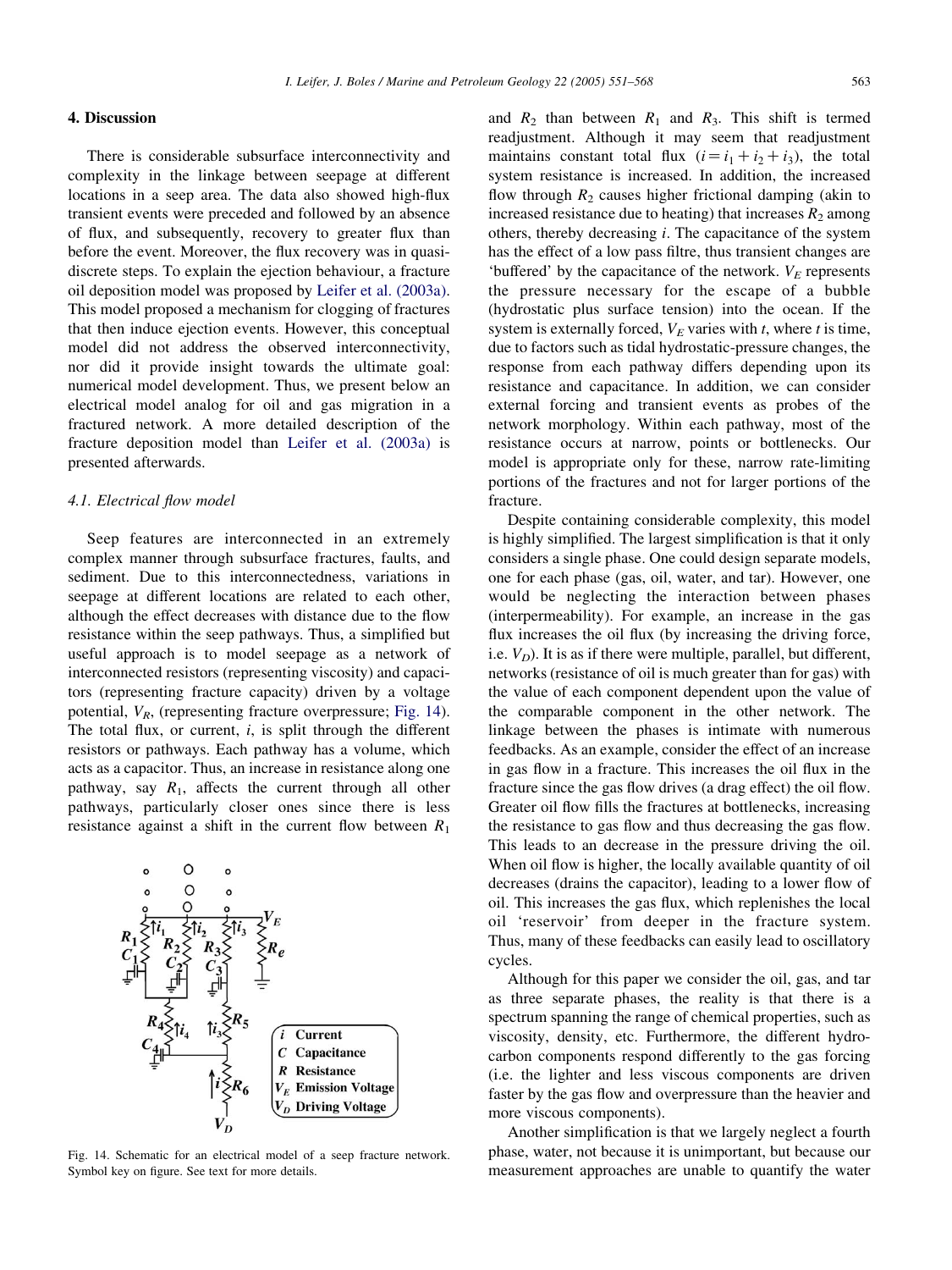<span id="page-13-0"></span>flux associated with the oil and gas flows. The portions of the fractures that we are modeling are narrow enough that bubbles are in frequent contact with the walls, rather than open pipes. In open pipes, water can pass around the rising bubbles and the dominant driving force is buoyancy. As a result, the flow is fast and therefore the resistance is less. In the narrower fractures, the gas voids (bubbles) fill the space, and are surrounded by a thin film of water. In this case, the water cannot flow around the bubble, and thus is forced upwards by local overpressure (exsolution, discussed below) relative to local hydrostatic. This is similar to gas flow through a glass capillary tube. As a result, the buoyancy force is unimportant compared to surface tension forces. Compared to the resistance of flow through a narrow fracture, the flow in an open, pipe-like fracture is significantly less. Thus, if we consider a narrow and a wide fracture as two resistors in series, the total resistance is approximately that of the higher resistance portions. In contrast, due to its larger volume, the more open portions of the fracture may dominant the capacitance of the two fractures.

Another important (and probably critical) process neglected in our simplified model is that water allows the gas to change from dissolved to gaseous form. This provides an overpressure that can drive bubbles through the fractures despite that capillary force will strongly adhere bubbles to the fracture walls. The exsolution of the gas phase has been proposed to explain fluid eruptions in a geothermal well where the water is gas saturated (Heiko Woith, Geo-Forschungs Zentrum, Potsdam, Germany, personal communication, 2003). Exsolution was observed at a beach seep (Summerland, California) where oil escaping through the sand developed small bubbles as it flowed down the beach (Ken Wilson, Calif. Dept. Fish and Game, Santa Barbara, CA, personal communication, 2003). Assume that at some depth the water in the fracture system is in equilibrium with the dissolved phase. As this fluid rises (driven by bubbles or other geofluid processes) it becomes supersaturated relative to the decreasing hydrostatic pressure. As a result, the gas exsolves and forms bubbles or grows existing bubbles. The gas pressure also increases relative to the fluid as the bubble rises due to the decreasing hydrostatic pressure. Since the gas cannot expand (due to the fracture walls), exsolution increases the upward pressure, which further drives the upward migration of hydrocarbons (and presumably water). However, we argue that the resistance is dominated not by the low resistance portions of the fractures but by the narrow portions.

#### 4.2. Fracture oil deposition model

The fracture oil deposition model is shown schematically in Fig. 15, Inset A. This model requires narrow fractures where the rising gas bubbles continuously touch one or more fracture walls. In larger portions of the fracture system where bubbles rise freely, the resistance is much less than in



Fig. 15. Schematic illustrating proposed oil regulator mechanism for hydrocarbon migration to the sea floor. Inset (A) shows oil and gas flowing through a fracture. Inset (B) shows oil regulator model. Data key on figure. See text for explanation.

the narrow portions, and as discussed previously, it is the narrow flow sections that control the fracture resistance. However, even in the larger fractures, wherever tar globules are attached to walls, oily bubbles will deposit oil on these tar patches, although in water-wet reservoirs, the non-tar surfaces are water coated and unavailable for oil deposition.

We simplify the following discussion by neglecting complicating effects of water. In the narrow fractures, gas flows primarily in the fracture centre, while the walls are oil coated due to the bubbles forcing the oil against the walls. The gas flow drives oil along the walls and thus the oil flow increases with distance from the walls. At the fracture walls, continuity demands that the velocity goes to zero, thus there is a boundary layer of immobile oil. As this oil degrades due to physical, chemical, or biological processes, it becomes more viscous and less mobile until it becomes immobile tar on the fracture wall. This tar has now created a narrower fracture opening, i.e. the fracture progressively clogs. The clogging increases the resistance  $(R)$ , decreasing the flow  $(i)$ and thus increasing the pressure drop (V) across the blockage until the pressure across a narrow point (a bottle neck) blows clear the tar.

Tar migration can also block fractures. For example, a small quantity of tar migrating up from below can seal a fracture (again most likely at a bottleneck), first leading to a rapid cessation of seepage, until the resultant pressure rises and blows clear the tar blockage. A tar blockage bottleneck is shown at position  $\alpha$  in Fig. 15, Inset B, and is the most likely explanation for the ejection observed by one of the seep tents ([Fig. 5\)](#page-6-0). In this model, the violence of the tar blow-through also frees tar deposited on the fracture walls at the bottleneck and elsewhere, decreasing flow resistance in the fracture and hence leading to an increase in the flux (akin to 'cleaning the pipes' in a house). The increased gas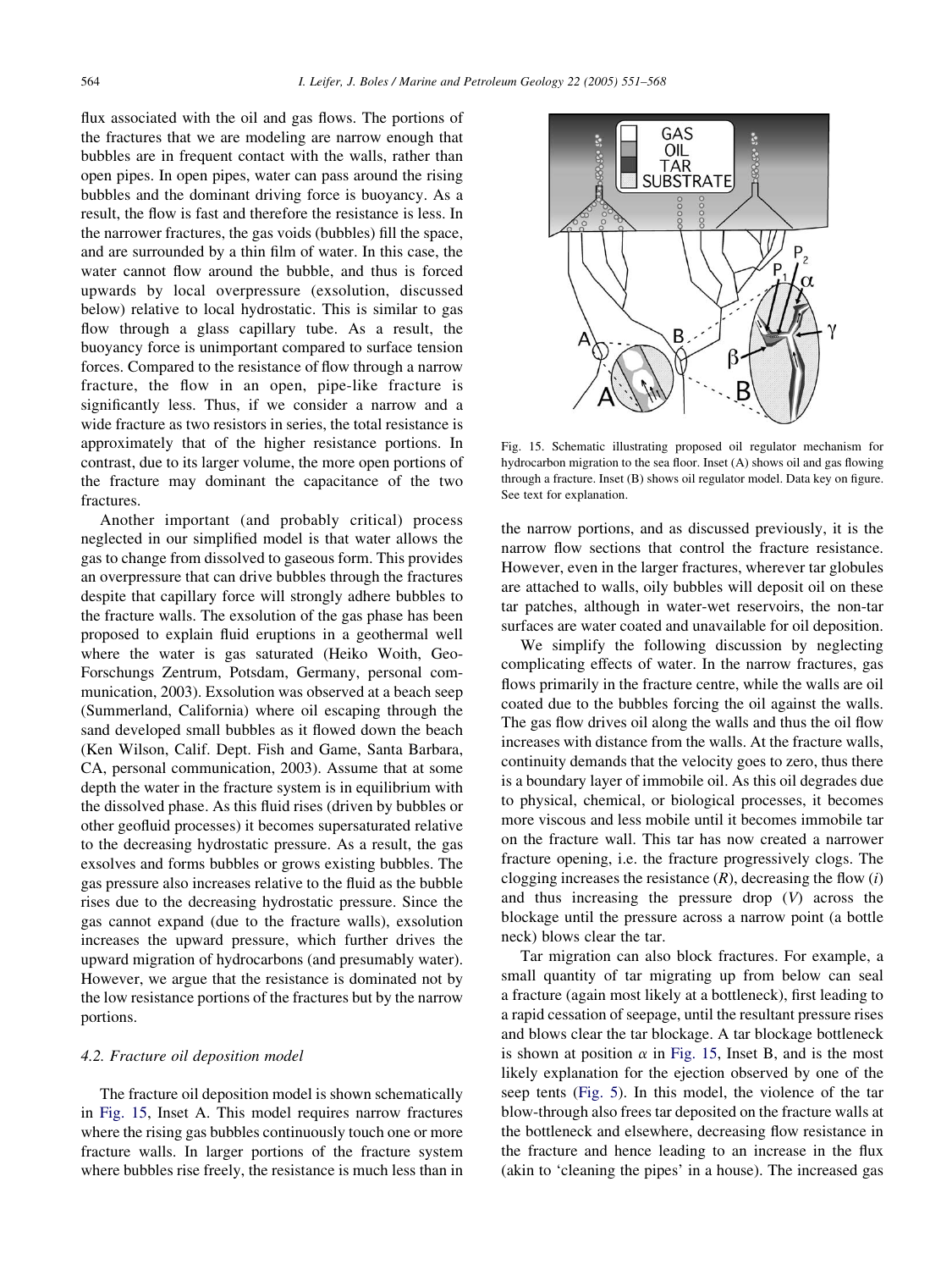flux drives an increased oil flux that slowly fills in the now more open fracture. Tar loosened by the ejection can break free and lodge at shallower bottlenecks in the fracture system. Thus, the expected flux pattern (e.g. [Fig. 5](#page-6-0), Tent no. 1; or [Fig. 7](#page-7-0)D) is a rapid and approximately exponential decrease in flux as the fractures are sealed at a bottleneck and the shallower fracture network portions depressurize. After the initial blow-through, deeper portions of the fracture system than the bottleneck act as a reservoir that is rapidly depressurized by the event, causing a dramatic decrease in flux. Subsequently, gas arrives from deeper than the bottleneck in the fracture system, restoring the gas flux to a higher level than initially since there now is less resistance in the more open fracture. However, the blow-through releases tar (and oil and gas) into the fracture system; the tar lodges at shallower bottlenecks, leading to abrupt decreases in flux in other locations. This tar may then blow through or be pushed against the walls, re-opening the fracture. In either case, a new equilibrium at a lower flux is established.

The depressurization phase leads to decreased flux through other, closely connected fractures. Subsequently, the increased flow through the ejection fracture (where resistance has decreased) also causes a decreased flux through other, closely connected, fractures; hence, the inverse seepage trends with other tents. The negligible response of Tent no. 2 to the ejection at Tent no. 1 strongly suggests that its connectivity with Tent no. 1 was of much greater resistance than between Tents no. 1 and 3. Thus the seepage at Tent no. 2 was predominantly through fractures largely independent of the other tents. Higher resistance may arise through greater distance, narrower fractures, more oily fractures, or some combination.

However, the deposition mechanism cannot explain the observed time delay of  $\sim$  20 s for the response of Tent no. 3 to the ejection at Tent no. 1 [\(Fig. 6\)](#page-6-0). The simplest assumption is that the delay results from the transport time between the fracture interconnection point [\(Fig. 15](#page-13-0), Inset B,  $\gamma$ ), and the seabed. From the flux at Tent no. 1 and the delay time, and assuming a mean fracture cross section of 1 mm<sup>2</sup>, a subsurface distance from Tent no. 3 to 1 can be calculated. For the flux of 7.5-L  $s^{-1}$ , the gas volume fluxed during the 20-s delay was 450 L (at STP), corresponding to a distance many orders of magnitude greater than the separation between tents. This distance shrinks if hydrostatic pressure was considered or if the mean fracture cross section was  $1 \text{ cm}^2$ , but still remains unreasonably large. This implies the mean cross section for the shallow subsurface 'reservoir' depressurized by the ejection must have been much larger than  $1 \text{ cm}^2$ .

Importantly, Tent no. 3 did not show an exponential decrease during this initial 20-s period, as one would expect for a draining reservoir. Instead, the flux remained approximately constant during this period. Only afterwards was an exponential decrease observed in Tent no. 3, with the flux dropping to almost zero.

Thus, we propose adding a regulation mechanism to the fracture deposition model, shown schematically in [Fig. 15](#page-13-0), Inset B. This mechanism was suggested by the similarity of the field data after the ejection to the behaviour during tent calibration experiments when the compressor pressure dropped below that necessary for regulation. While regulated, the flow through the bubble frets remains constant, but once the pressure across the regulator drops too low, the flow rapidly decreases, similarly to what was observed for Tent no. 3. We propose that an oil-tar seal can act as a natural regulator, shown in [Fig. 15](#page-13-0), Inset B, at  $\beta$ , where a fracture opening is oil filled. The pressure at  $P_2$  is greater than  $P_1$ , and the gas forces itself through the viscous oil as bubbles. Regulation occurs when the pressure difference across the reservoir,  $P_2-P_1$ , affects the reservoir. If  $P_2$  increases, the oil is pushed further into the fracture, which becomes narrower. Thus, the gas must pass through more oil, and through the narrower portions of the oil filled fracture. This increases the flow resistance, thereby regulating the flux. However, in the case of an ejection,  $P_2$  decreases rapidly. As long as  $P_2 > P_1$ , the flow continues, but once  $P_2 < P_1$ , the oil flows backwards. During the ejection,  $P_2$  must have decreased to almost zero (since the flux decreased to zero),  $P_2 \ll P_1$ , and thus oil would have back-flushed through  $\beta$  until there was a clear path for gas to forward flow through  $\beta$ . Once that happens,  $P_1$  would very rapidly decrease, venting through the pathways to Tent no. 1. This oil regulator mechanism is hypothetical and there are many other possible regulator mechanisms that could occur in an oil-tar-gas system. For example, compression of semi-elastic tar due to an increase in  $P_2-P_1$  would more completely fill the fracture, preventing a concomitant increase in flux.

Our model was developed to explain observations on near seabed hydrocarbon migration. These seeps are ultimately fed by migration along faults and fractures from kilometre depth reservoirs. The conceptual model presented here can be applied to deeper portions of the migration if pressure dependent chemical and physical properties of oil and gas are accounted for (e.g. gas solubility).

#### 4.3. Gas/oil migration and bubble oiliness

The bubble observations showed a change in bubble size from a single minor vent. However, bubble size is related to vent diameter for the low flow rates of the minor vents, not gas flux. As a result, increased flux simply causes a higher bubble emission rate ([Marmur and Rubin,](#page-17-0) [1976](#page-17-0)). Water flow across the vent mouth (e.g. from swell, currents) decreases the emitted bubble size, but the effect also is negligible for low flux, (see the schematic in [Fig. 11](#page-11-0)). During some periods when horizontal velocity  $(V_X)$  decreased (e.g. [Fig. 12,](#page-11-0) 0 s <  $t$  < 2 s) peak bubble size  $(r_P)$  decreased (e.g., [Fig. 10](#page-10-0)B —note that there is a time lag of  $\sim$  0.5 s between the emission of a bubble at the vent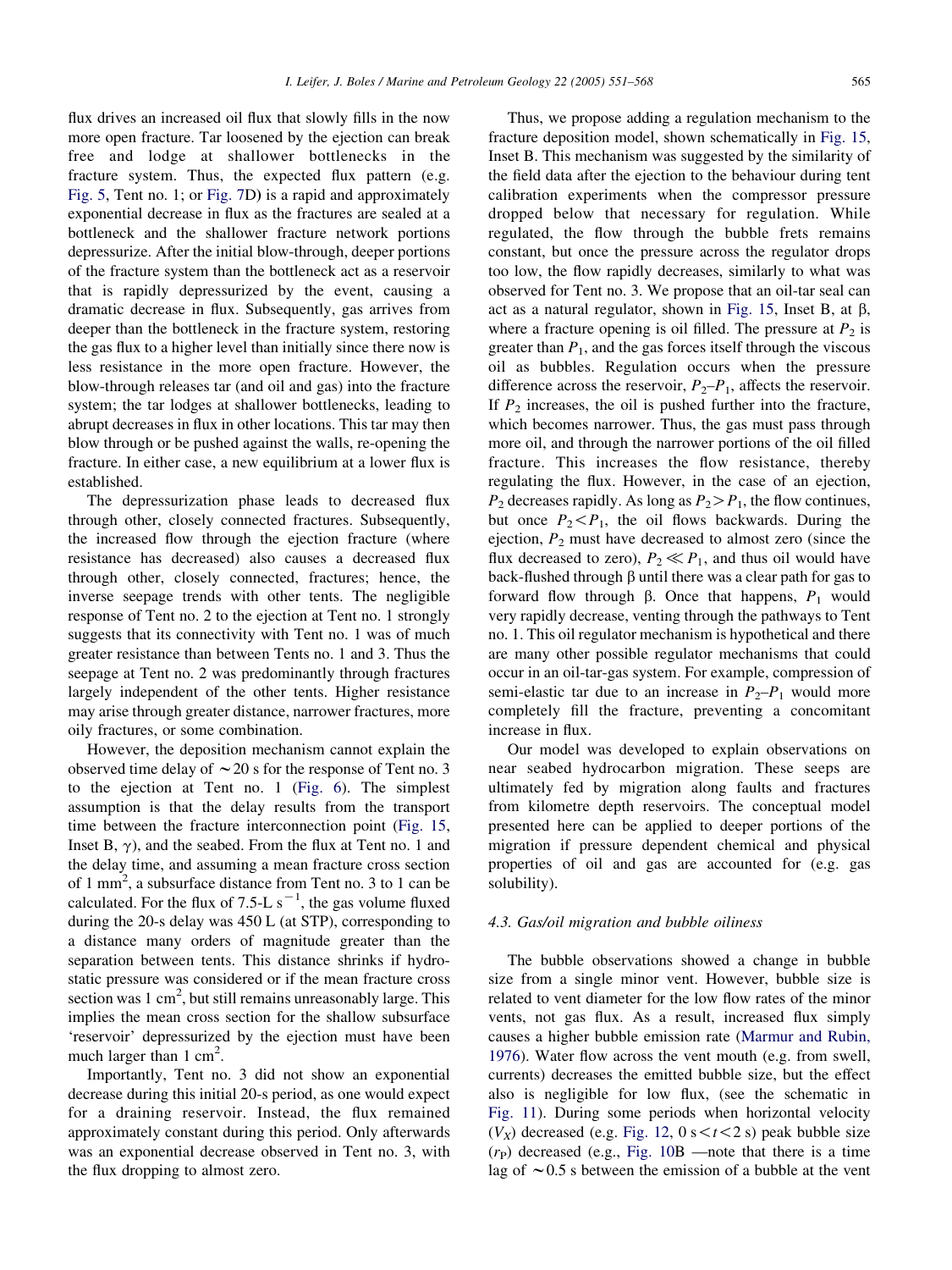and its arrival in the camera field of view—while horizontal velocity,  $V_X$ , variations are simultaneous with depth. In contrast, during other periods an increase in peak radius,  $r_{\text{P}}$ ,  $(6 \lt t \lt 9 \text{ s})$  corresponded to a period of no significant trend in  $V_X$ . From this we concluded that most of the variation in  $r<sub>P</sub>$  cannot be explained by variations in  $V_X$  (supported by the differences between spectra for  $V_X$ and  $r_{\rm P}$ —[Fig. 13](#page-11-0)). Thus, we concluded that the effective vent mouth size varied due to the oil flux, or more specifically, that not only the gas flux but also the gasdriven oil flux, varied with time and, therefore, the thickness of the oil coating on the fracture walls also varied with time. As a result, smaller bubbles are formed when the oil flux is greatest and the effective vent mouth smallest; larger bubbles are formed when the oil flux is least and the effective vent mouth greatest. In other words, bubble size and gas flux are inversely related to oil flux.

Although external forcing probably plays a role in the variability in the oil–gas ratio and fluxes—e.g. swell influences gas flux [\(Leifer and Boles, 2005](#page-16-0))—much of the variability, particularly on time scales shorter than the dominant swell period,  $\sim$  7 s ([Leifer and Boles, 2005\)](#page-16-0), probably is explained by the interaction between oil and gas fluxes in the subsurface fractures. For example, when there is greater oil flux, the resistance is greater and the gas flux is less. The decrease in oil flux then causes a buildup of oil that decreases the gas flux, but increases the pressure difference across the buildup. This increased pressure drives the oil faster, clearing the blockage. As the blockage clears, the gas flux rises. The increased gas flux increases the oil flux from deeper in the fracture system, once again starting to block the fracture. As the fracture begins to block, the gas flux decreases and the oil builds up, repeating the cycle. Thus, the inferred relationship between oil and gas fluxes is consistent with this proposed interplay between oil and gas. For the major bubble vent, a strong oscillation in gas flux was observed at  $\sim$  4 hz. These observations also are consistent with the observed oil-to-gas ratios at the various seeps, namely that seeps with high gas fluxes have low oil fluxes, while seeps with high oil fluxes have low gas fluxes.

The transient decreases in  $V_{\text{up}}$  with puffs or peaks in  $V_X$ , strongly implies that for rapid increases in  $V_X$ , oilier bubbles were emitted, or equivalently, that the oil flux temporarily increased. In this explanation, the puff at 3 s in [Fig. 12B](#page-11-0), may have removed a droplet of oil that allowed subsequent bubbles to be cleaner and rise faster, since there was no significant change in  $r<sub>P</sub>$  or layer volume at 3 s ([Figs. 10B and](#page-10-0) C). The absence of low  $V_{\text{up}}$ , or very oily bubbles [\(Fig. 9\)](#page-10-0), in the data series is not critical to this hypothesis since  $V_{\text{un}}$  was calculated only from 'tracked' bubbles,  $\sim 10\%$  of the bubbles emitted (although all were analyzed for  $\Psi$ ).

The observed very oily bubbles ([Fig. 9](#page-10-0)) must have been formed by one of two mechanisms, either at or below the vent, or in the water column by bubble breakup. Since bubble breakup was not observed for the minor vents, it must have occurred at the vent mouth. For the major vent, the very large bubbles were observed breaking up into many small bubbles from their trailing edge. Since oil is a surfactant, and surfactants are pushed to the bubble's downstream hemisphere ([Sadhal and Johnson, 1983\)](#page-17-0), oil is also likely pushed to the bubble trailing hemisphere. Thus, some of the bubbles breaking off the trailing bubble edge probably acquire a heavy oil coating of oil. This also explains why  $V_{up}$  for the smallest bubbles in the pulsing plume was the lowest, i.e. they were the oiliest.

One implication of this observation is a bifurcation of the plume with very oily bubbles, perhaps better described as gassy oil-droplets, rising much slower and thus drifting further down current, while the majority of the significantly less oily bubbles rise nearly vertically. This implies two different fates for these oily bubbles, with the majority of the slick forming downcurrent of the bubble plume.

# 4.4. Limits of the approach and models

The approach and models discussed in this study were for seepage through vents and fractures that remain fixed over long time scales. In cases where the sediment is unconsolidated, the mechanism of bubble rise through the sediment is very different from migration through fractures; thus it is unlikely to exhibit similar interconnectedness, and approaches outlined herein are inappropriate. Seep migration through unconsolidated sediment does not have permanently open pathways and, thus, is similar to sediment ebullition in which bubbles migrate via 'elastic failure' ([Johnson et al., 2002\)](#page-16-0). This mechanism is likely to produce a random or quasi-random emission temporal and spatial distribution. A third exception is brine pools ([MacDonald et al., 2000\)](#page-16-0), where the apparent seabed is a (denser) fluid. For a brine pool, additional complexities arise from bubble-fluid processes in the brine pool, such as gas exchange, similar to bubble processes in the water column ([Leifer et al., 2000a\)](#page-16-0).

# 5. Conclusions

Data were presented from the test deployment of three turbine seep-tents and a bubble measurement system. Based on observations of seepage at three tents during an ejection event in the period immediately afterwards, a conceptual model was proposed. Partially filled fractures act as regulators. Oil deposition on the fracture walls progressively clogs the fracture until pressure buildup causes a blow-through. Fractures are also clogged by tar migration. An electrical network model was used to describe the behaviour of a seep network. The model predicts that the effect of ejections is not simply flux readjustment between fractures, but also a change in the total fracture network resistance, altering the total flux.

Although there appeared to be a strong correlation between the ejection event at Tent no. 1 and flux changes at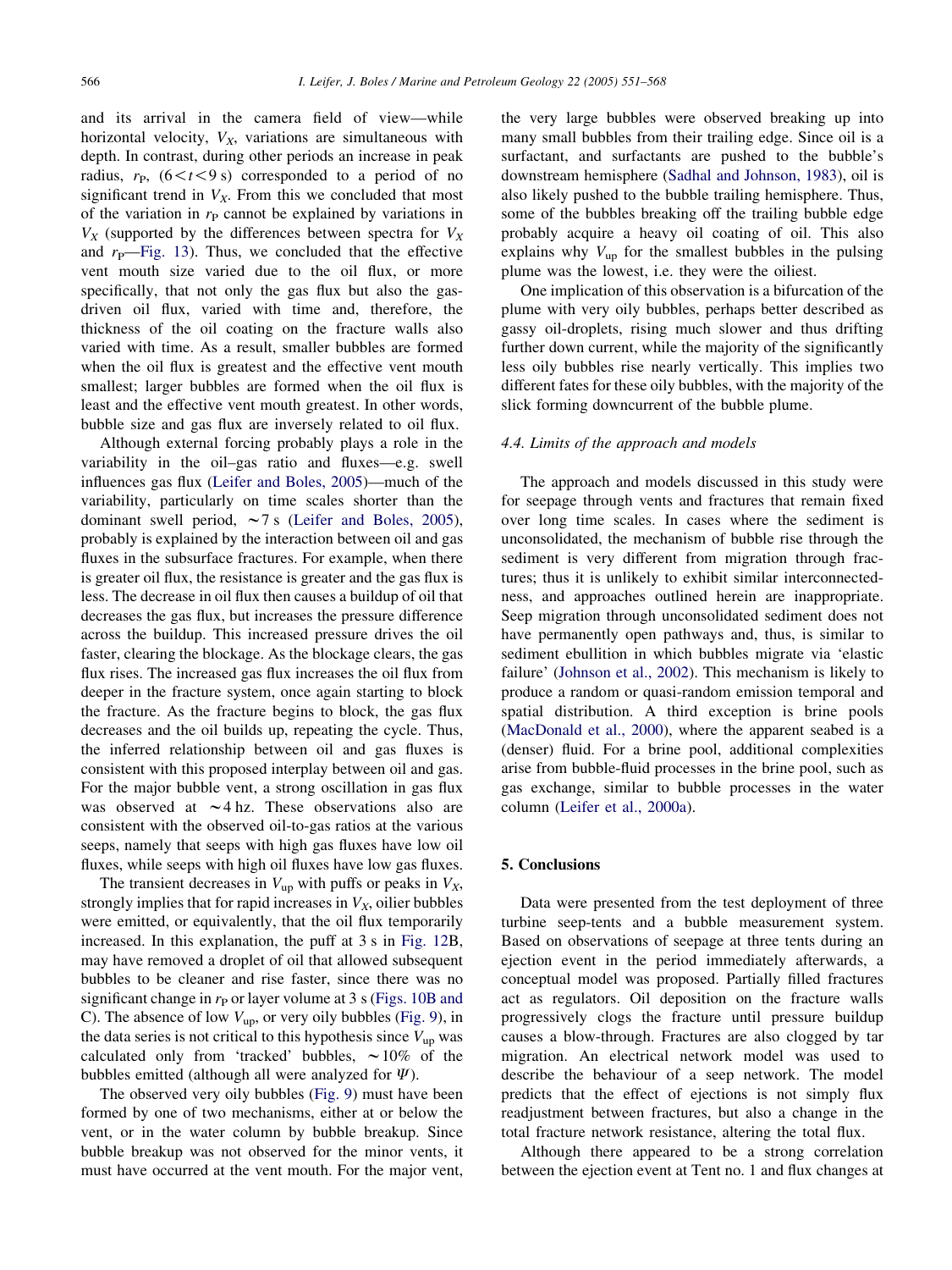<span id="page-16-0"></span>Tent no. 3, this relationship is probably not predictive. Thus, subsequent ejections at Tent no. 1 may or may not cause a reaction at Tent no. 3. However, the model predicts there is likely to be a reaction at some locations in the seep area. Bubble observations were used to infer that the oil and gas fluxes were inversely related; higher oil flux decreases the fracture size (increasing resistance) causing lower gas flux. This relationship between the two phases is likely to induce oscillations. For the major vent studied there was a strong oscillation with a period of 0.25 s.

Both minor and major vent bubble streams were observed to produce infrequently bubbles with very low rise-velocities that were interpreted as being very oily. These very oily bubbles likely follow distinct trajectories from the majority of bubbles in the plume, leading to the formation of two surface slicks, with the majority of oil surfacing downcurrent of the bubble plume.

The data demonstrate the importance of collecting simultaneous flux measurements at multiple locations for interpretation of the data, and on a range of time scales. Finally, the presented data show the importance of longterm monitoring to quantify the contribution of marine hydrocarbon seepage to global budgets by incorporating the transient input; however, because of seep readjustment, monitoring at multiple locations is also critical.

# Acknowledgements

We would like to thank the support of the US Mineral Management Service, Agency no. 1435-01-00-CA-31063, Task no. 18211 and the University of California Energy Institute. Special thanks to UCSB divers, Shane Anderson, Dave Farrar, Dennis Divins, and underwater videographer, Eric Hessel. Views and conclusions in this document are those of the authors and should not be interpreted as necessarily representing the official policies, either expressed or implied of the U.S. government, or UCSB.

# References

- Allen, A.A., Schlueter, R.S., Mikolaj, P.G., 1970. Natural oil seepage at Coal Oil Point. Santa Barbara, California. Science 170, 974–977.
- Blanchard, D.C., Syzdek, L.D., 1977. Production of air bubbles of a specified size. Chem. Eng. Sci. 32, 1109–1112.
- Boles J.R., Eichhubl P., Garven G., Chen J., 2004. Evolution of a hydrocarbon migration pathway along a basin bounding fault: Evidence from fault cements. AAPG Bulletin 88, 947–970.
- Boles, J.R., Clark, J.F., Leifer, I., Washburn, L., 2001. Temporal variation in natural methane seep rate due to tides. Coal Oil Point area, California. J. Geophys. Res. 106C11, 27077–27086.
- Clark, J.F., Leifer, I., Washburn, L., Luyendyk, B.P., 2003. Compositional changes in natural gas bubble plumes: Observations from the Coal Oil Point Seep Field. Geo. Mar. Lett. 23, 187–193.
- Clark, J.F., Washburn, L., Hornafius, J.S., Luyendyk, B.P., 2000. Dissolved hydrocarbon flux from natural marine seeps to the southern California Bight. J. Geophys. Res. 105, 11509–11522.
- Clift, R., Grace, J.R., Weber, M.E., 1978. Bubbles, Drops, and Particles. Academic Press, London p. 380.
- Duineveld, P.C., 1995. The rise velocity and shape of bubbles in pure water at high Reynolds number. J. Fluid Mech. 292, 325–332.
- Etiope, G., Klusman, R.W., 2002. Geologic emissions of methane into the atmosphere. Chemosphere 49, 779–791.
- Fischer P.J., 1978. Natural gas and oil seeps, Santa Barbara Basin, California. In California Offshore Gas, Oil, and Tar Seeps, (pp 1–62). State Lands Commission Report.
- Fischer, P.J., Stevenson, A.J., 1973. In: Fischer, P.J. (Ed.), Natural hydrocarbon seeps, Santa Barbara basin, California, Santa Barbara Channel area revisited Field Trip Guidebook, Vol. 3. American Association of Petroleum Geology, Tulsa, OK, pp. 17–28.
- Hornafius, J.S., Quigley, D., Luyendyk, B.P., 1999. The world's most spectacular marine hydrocarbon seeps (Coal Oil Point, Santa Barbara Channel, California): Quantification of emissions. J. Geophys. Res. 104, 20703–20711.
- Johnson, B., Boudreau, B.P., Gardiner, B., Maass, R., 2002. Mechanical response of sediments to bubble growth. Mar. Geol. 187, 347–363.
- Kennett, J.P., Cannariato, K.G., Hendy, I.L., Behl, R.J., 2003. Methane hydrates in Quaternary climate change: The clathrate gun hypothesis, vol. 54. AGU Washington p. 216.
- Khalil, M.A.K., Rasmussen, R.A., 1995. The changing composition of the Earth's atmosphere. In: Singh, H.B. (Ed.), Composition, Chemistry, and Climate of the Atmosphere. Van Nostrand Reinhold, New York, pp. 50–87.
- Kvenvolden, K.A., Reeburgh, W.S., Lorenson, T.D., 2001. Naturally occurring methane seepage—Workshop report. EOS 82, 457.
- La Montagne M.G., Leifer I., Bergmann S., Vandewerfhorst L.C., Holden P.A, 2004. Bacterial diversity in marine hydrocarbon seep sediment. Environ. Microbiol. 6, 799–808.
- Leifer, I., Patro, R., 2002. The bubble mechanism for transport of methane from the shallow sea bed to the surface: A review and sensitivity study. Cont. Shelf Res. 22, 2409–2428.
- Leifer, I., MacDonald, I., 2003. Dynamics of the gas flux from shallow gas hydrate deposits: Interaction between oily hydrate bubbles and the oceanic environment. Earth Plan. Sci. Lett. 210, 411–424.
- Leifer I., Boles J, 2005. Turbine seep-tent measurements of marine hydrocarbon seep forcing on second time scales. J. Geophys. Res.110, doi: 10.1029/2003JC002207.
- Leifer, I., Clark, J., Chen, R., 2000a. Modifications of the local environment by a natural marine hydrocarbon seep. Geophys. Res. Lett. 27, 3711–3714.
- Leifer, I., Patro, R., Bowyer, P., 2000b. A study on the temperature variation of rise velocity for large clean bubbles. J. Atm. Ocean Tech. 17, 1392–1402.
- Leifer, I., Boles, J., Clark, J., Holden, P., LaMontagne, M., Luyendyk, B.P., Olman, C., Washburn, L., 2002. Predicting the fate of oil in the marine environment from the seabed to surface oil slicks and beyond. California and the World Oceans'02, Santa Barbara, CA 2002.
- Leifer, I., Clark, J.F., Luyendyk, B., Valentine, D., 2003a. Subsurface hydrocarbon migration and its impacts. EOS 22, 364–371.
- Leifer, I., De Leeuw, G., Cohen, L.H., 2003b. Optical measurement of bubbles: System, design and application. J. Atm. Ocean Tech. 20, 1317–1332.
- Leifer, I., De Leeuw, G., Cohen, L.H., Kunz, G., 2003c. Calibrating optical bubble size by the displaced mass method. Chem. Eng. Sci. 58, 5211– 5216.
- Leifer I., Boles J., Clark J.F., Luyendyk B.P., 2004. The dynamic nature of marine hydrocarbon seepage. Environ. Geol. 46, 1038–1052.
- MacDonald, I.R., Leifer, I., Sassen, R., Stine, P., Mitchell, R., Guinasso Jr., N.L., 2002. Transfer of hydrocarbons from natural seeps to the water column and atmosphere. Geofluids 2, 95–107.
- MacDonald, I.R., Buthman, D.B., Sager, W.W., Peccini, M.B., Guinasso Jr., N.L., 2000. Pulsed flow of oil from a mud volcano. Geology 28, 10907–10910.